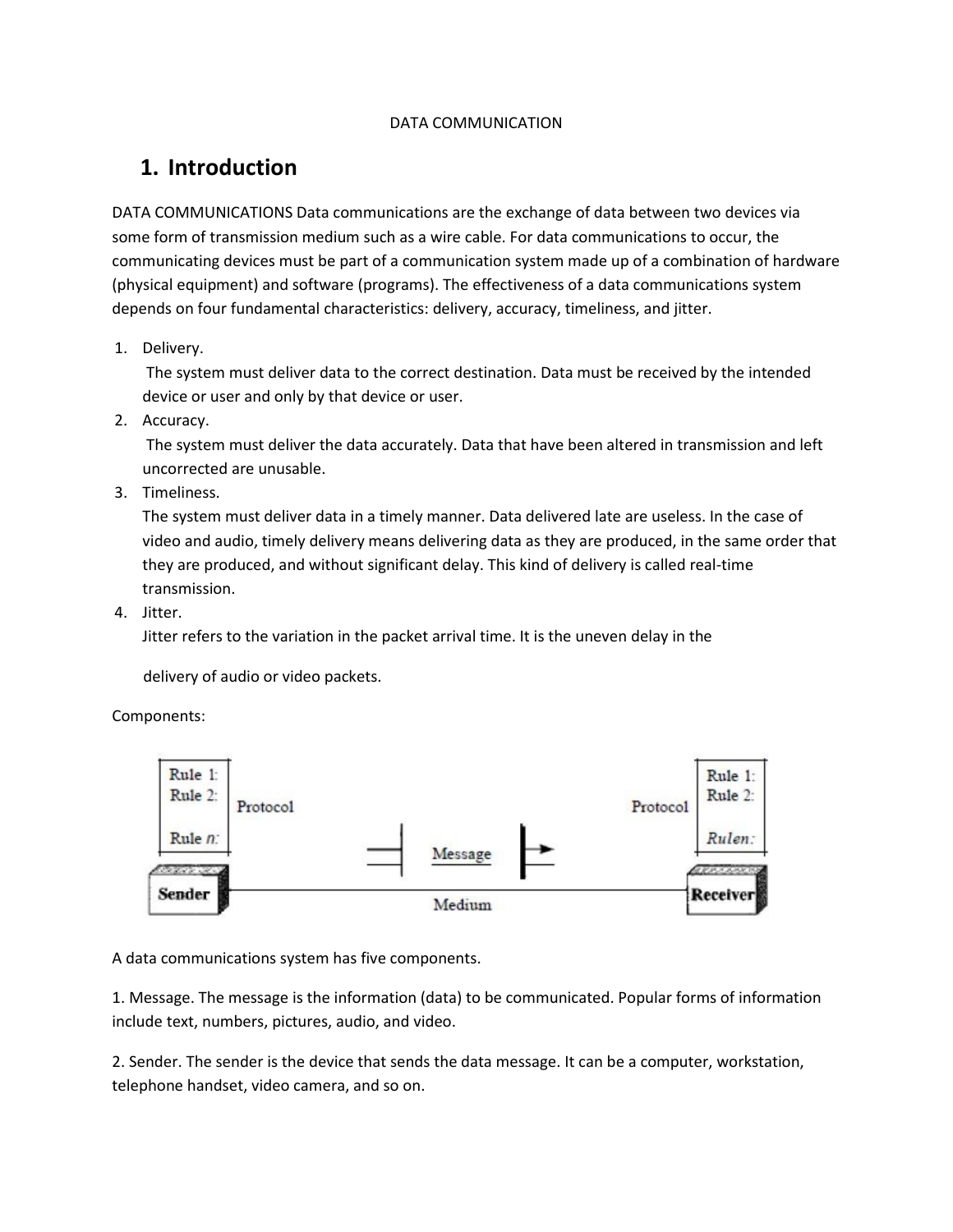3. Receiver. The receiver is the device that receives the message. It can be a computer, workstation, telephone handset, television, and so on.

4. Transmission medium. The transmission medium is the physical path by which a message travels from sender to receiver. Some examples of transmission media include twisted-pair wire, coaxial cable, fiberoptic cable, and radio waves

5. Protocol. A protocol is a set of rules that govern data communications. It represents an agreement between the communicating devices.

### DATA TRANSMISSION MODES

Communication between two devices can be simplex, half-duplex, or full-duplex.

Simplex: In simplex mode, the communication is unidirectional, as on a one-way street. Only one of the two devices on a link can transmit; the other can only receive. Keyboards and traditional monitors are examples of simplex devices. The keyboard can only introduce input; the monitor can only accept output. The simplex mode can use the entire capacity of the channel to send data in one direction.

Half-Duplex: In half-duplex mode, each station can both transmit and receive, but not at the same time. When one device is sending, the other can only receive, and vice versa. In a half-duplex transmission, the entire capacity of a channel is taken over by whichever of the two devices is transmitting at the time. Walkie-talkies and CB (citizens band) radios are both half-duplex systems. The halfduplex mode is used in cases where there is no need for communication in both directions at the same time; the entire capacity of the channel can be utilized for each direction.

Full-Duplex: In full-duplex both stations can transmit and receive simultaneously. The full-duplex mode is like a two way street with traffic flowing in both directions at the same time. In full-duplex mode, signals going in one direction share the capacity of the link: with signals going in the other direction. One common example of full-duplex communication is the telephone network. When two people are communicating by a telephone line, both can talk and listen at the same time. The full-duplex mode is used when communication in both directions is required all the time. The capacity of the channel, however, must be divided between the two directions.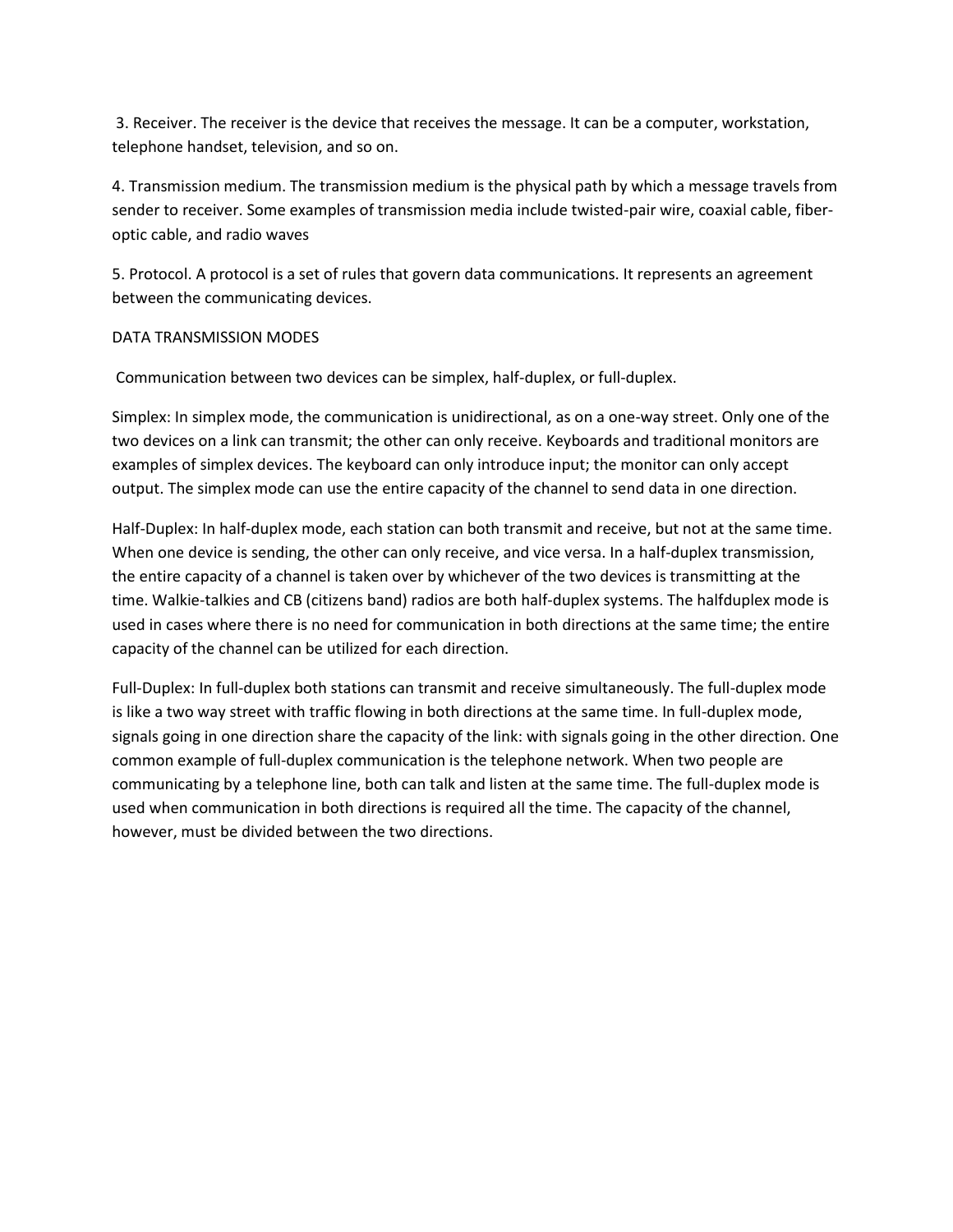

a. Simplex



Direction of data all the time Station Station

c. Full-duplex

NETWORKS A network is a set of devices (often referred to as nodes) connected by communication links. A node can be a computer, printer, or any other device capable of sending and/or receiving data generated by other nodes on the network.

Network Criteria A network must be able to meet a certain number of criteria. The most important of these are performance, reliability, and security.

Performance: Performance can be measured in many ways, including transit time and response time. Transit time is the amount of time required for a message to travel from one device to another. Response time is the elapsed time between an inquiry and a response. The performance of a network depends on a number of factors, including the number of users, the type of transmission medium, the capabilities of the connected hardware, and the efficiency of the software.

Reliability: Network reliability is measured by the frequency of failure, the time it takes a link to recover from a failure, and the network's robustness in a catastrophe.

Security: Network security issues include protecting data from unauthorized access, protecting data from damage and development, and implementing policies and procedures for recovery from breaches and data losses.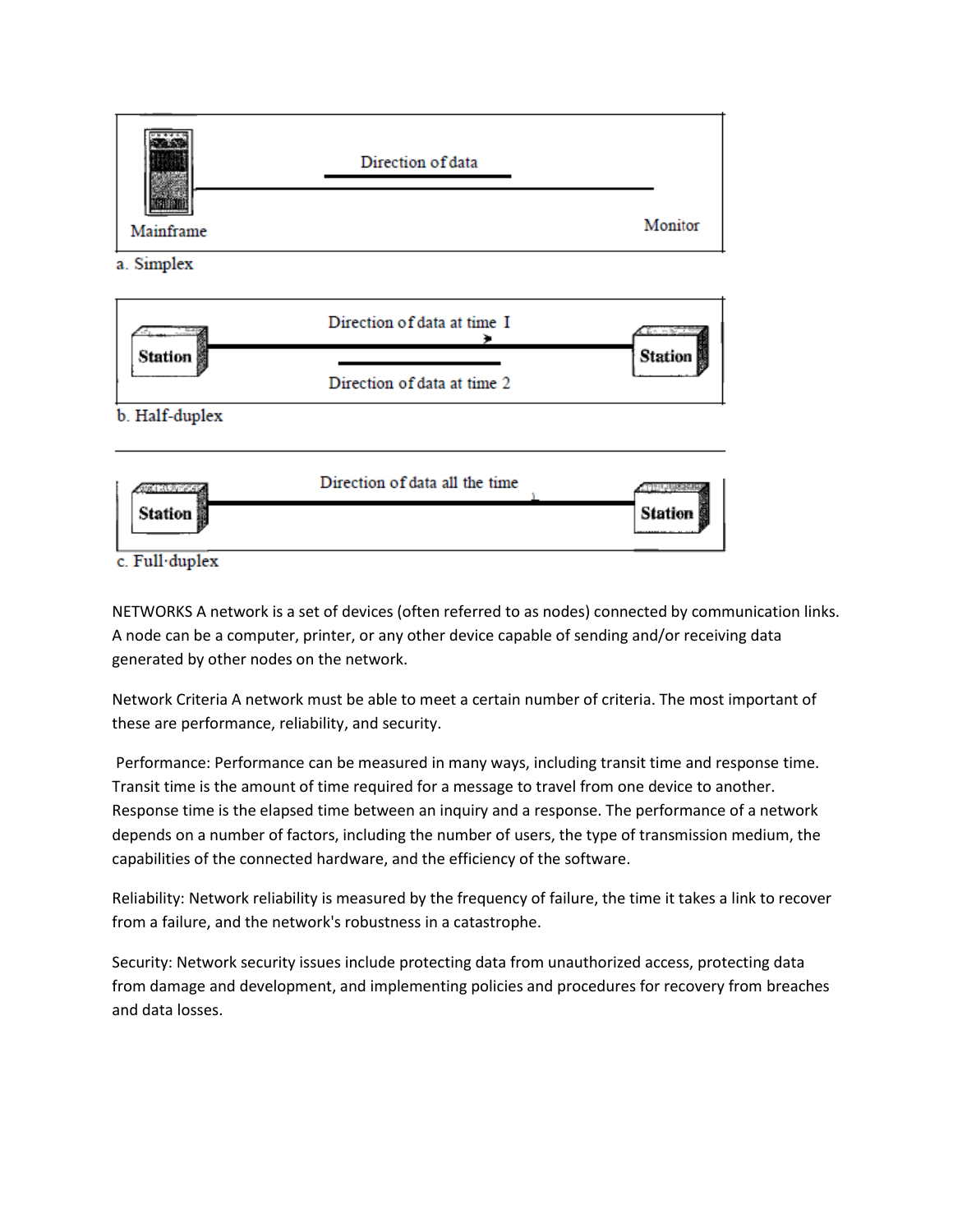### PHYSICAL STRUCTURES TYPES OF CONNECTIONS:

A network is two or more devices connected through links. A link is a communications pathway that transfers data from one device to another.

There are two possible types of connections:

point-to-point and multipoint.

Point-to-Point A point-to-point connection provides a dedicated link between two devices. The entire capacity of the link is reserved for transmission between those two devices. Most point-to-point connections use an actual length of wire or cable to connect the two ends, but other options, such as microwave or satellite links, are also possible. When you change television channels by infrared remote control, you are establishing a point-to-point connection between the remote control and the television's control system.

Multipoint A multipoint (also called multidrop) connection is one in which more than two specific devices share a single link. In a multipoint environment, the capacity of the channel is shared, either spatially or temporally. If several devices can use the link simultaneously, it is a spatially shared connection. If users must take turns, it is a timeshared connection.





a. Point-to-point

### b. Multipoint

### PHYSICAL TOPOLOGY:

The term physical topology refers to the way in which a network is laid out physically. One or more devices connect to a link; two or more links form a topology. The topology of a network is the geometric representation of the relationship of all the links and linking devices (usually called nodes) to one another. There are four basic topologies possible: mesh, star, bus, and ring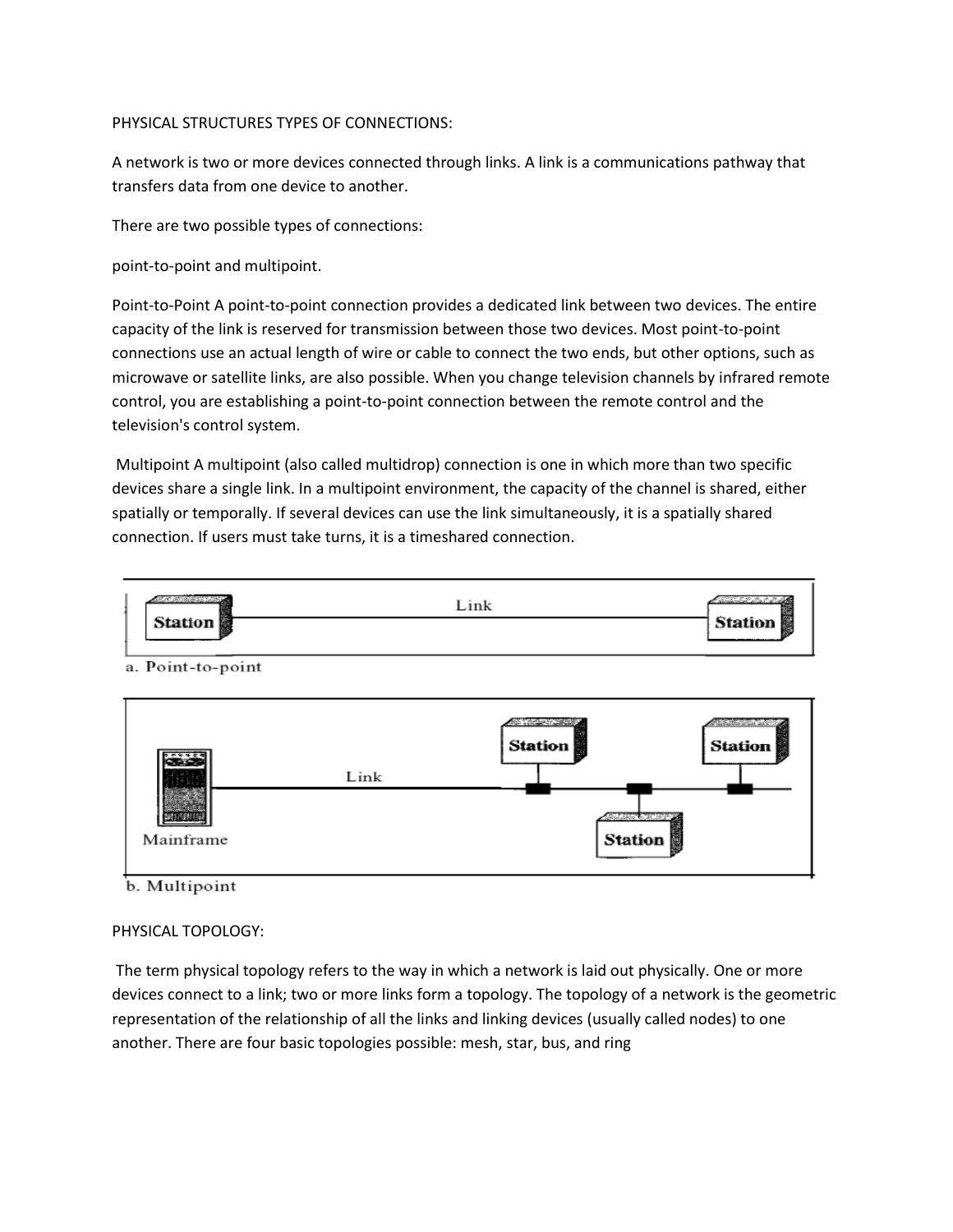

1. Mesh: In a mesh topology, every device has a dedicated point-to-point link to every other device. The term dedicated means that the link carries traffic only between the two devices it connects. To find the number of physical links in a fully connected mesh network with n nodes, we first consider that each node must be connected to every other node. Node 1 must be connected to  $n - 1$  nodes, node 2 must be connected to  $n - 1$  nodes, and finally node n must be connected to  $n - 1$  nodes. We need  $n(n - 1)$  physical links. However, if each physical link allows communication in both directions (duplex mode), we can divide the number of links by 2. In other words, we can say that in a mesh topology, we need n(n -1) /2 duplex-mode links. To accommodate that many links, every device on the network must have  $n - 1$  input/output ports to be connected to the other n - 1 stations.

#### Advantages:

1. The use of dedicated links guarantees that each connection can carry its own data load, thus eliminating the traffic problems that can occur when links must be shared by multiple devices. 2. A mesh topology is robust. If one link becomes unusable, it does not incapacitate the entire system.

3. There is the advantage of privacy or security. When every message travels along a dedicated line, only the intended recipient sees it. Physical boundaries prevent other users from gaining access to messages.

4. Point-to-point links make fault identification and fault isolation easy. Traffic can be routed to avoid links with suspected problems. This facility enables the network manager to discover the precise location of the fault and aids in finding its cause and solution.

#### Disadvantages:

1. Disadvantage of a mesh are related to the amount of cabling because every device must be connected to every other device.

2. Installation and reconnection are difficult.

3. The sheer bulk of the wiring can be greater than the available space (in walls, ceilings, or floors) can accommodate.

4. The hardware required to connect each link (I/O ports and cable) can be prohibitively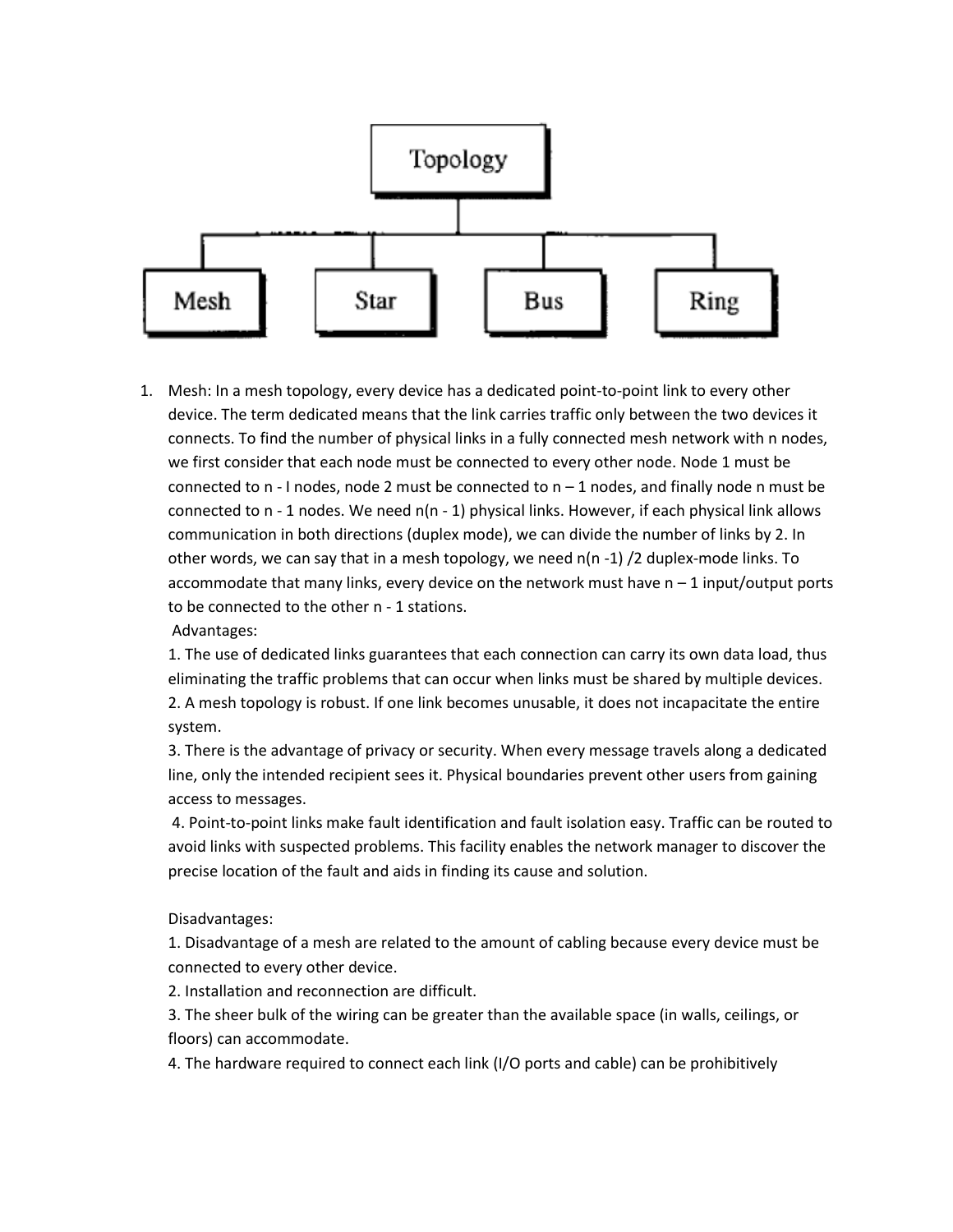

2. Star Topology: In a star topology, each device has a dedicated point-to-point link only to a central controller, usually called a hub. The devices are not directly linked to one another. Unlike a mesh topology, a star topology does not allow direct traffic between devices. The controller acts as an exchange: If one device wants to send data to another, it sends the data to the controller, which then relays the data to the other connected device .

Advantages: 1. A star topology is less expensive than a mesh topology. In a star, each device needs only one link and one I/O port to connect it to any number of others.

2. Easy to install and reconfigure.

3. Far less cabling needs to be housed, and additions, moves, and deletions involve only one connection: between that device and the hub.

4. Other advantage include robustness. If one link fails, only that link is affected. All other links remain active. This factor also lends itself to easy fault identification and fault isolation. As long as the hub is working, it can be used to monitor link problems and bypass defective links.

#### Disadvantages:

1.One big disadvantage of a star topology is the dependency of the whole topology on one single point, the hub. If the hub goes down, the whole system is dead. Although a star requires far less cable than a mesh, each node must be linked to a central hub. For this reason, often more cabling is required in a star than in some other topologies (such as ring or bus).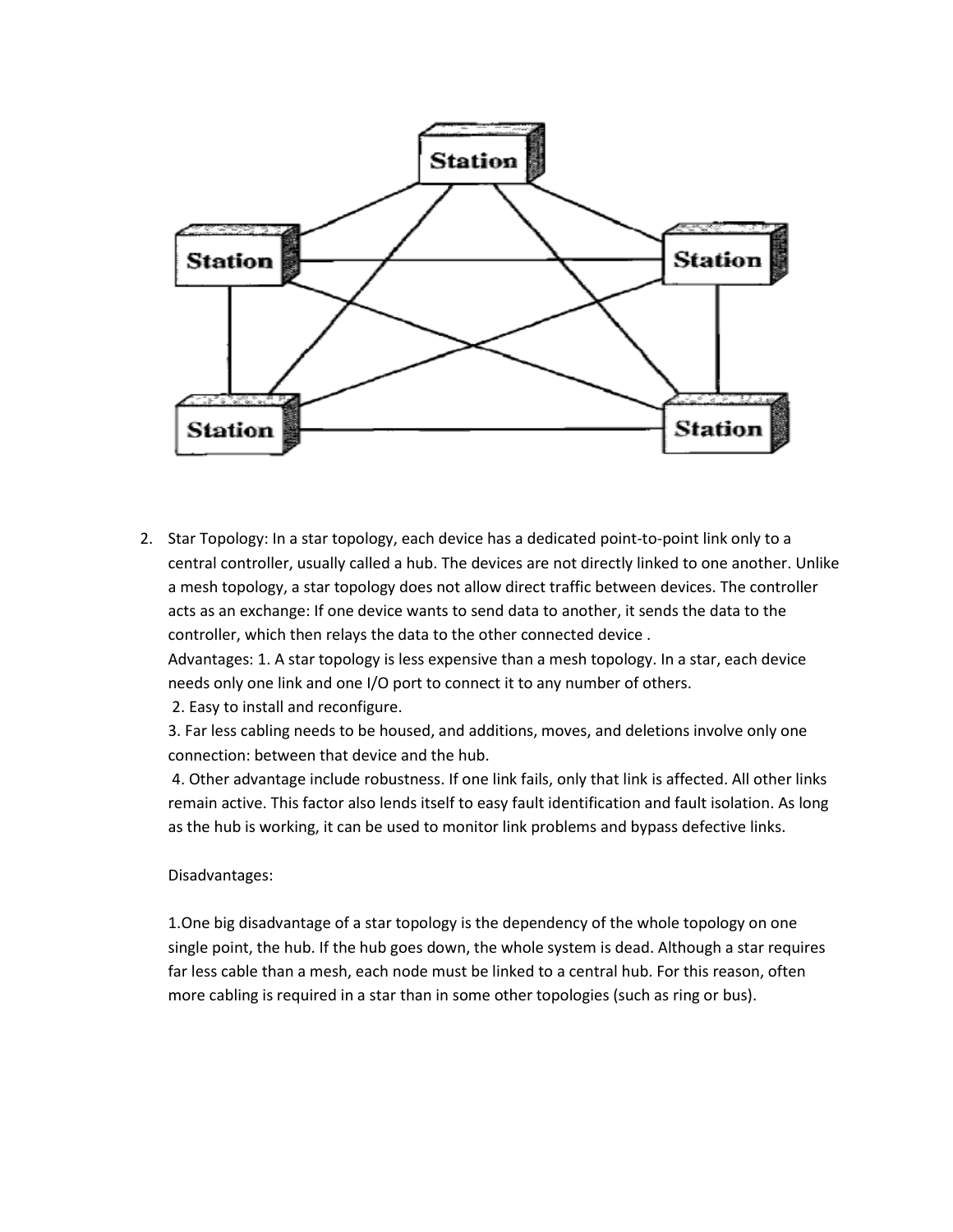

3. BUS: A bus topology is multipoint. One long cable acts as a backbone to link all the devices in a network. Nodes are connected to the bus cable by drop lines and taps. A drop line is a connection running between the device and the main cable. A tap is a connector that either splices into the main cable or punctures the sheathing of a cable to create a contact with the metallic core. As a signal travels along the backbone, some of its energy is transformed into heat. Therefore, it becomes weaker and weaker as it travels farther and farther. For this reason there is a limit on the number of taps a bus can support and on the distance between those taps.

Advantages: Advantages of a bus topology include ease of installation. Backbone cable can be laid along the most efficient path, then connected to the nodes by drop lines of various lengths. In this way, a bus uses less cabling than mesh or star topologies. In a star, for example, four network devices in the same room require four lengths of cable reaching all the way to the hub. In a bus, this redundancy is eliminated. Only the backbone cable stretches through the entire facility. Each drop line has to reach only as far as the nearest point on the backbone.

#### Disadvantages:

Disadvantages include difficult reconnection and fault isolation. A bus is usually designed to be optimally efficient at installation. It can therefore be difficult to add new devices. Signal reflection at the taps can cause degradation in quality. This degradation can be controlled by limiting the number and spacing of devices connected to a given length of cable. Adding new devices may therefore require modification or replacement of the backbone. In addition, a fault or break in the bus cable stops all transmission, even between devices on the same side of the problem. The damaged area reflects signals back in the direction of origin, creating noise in both directions.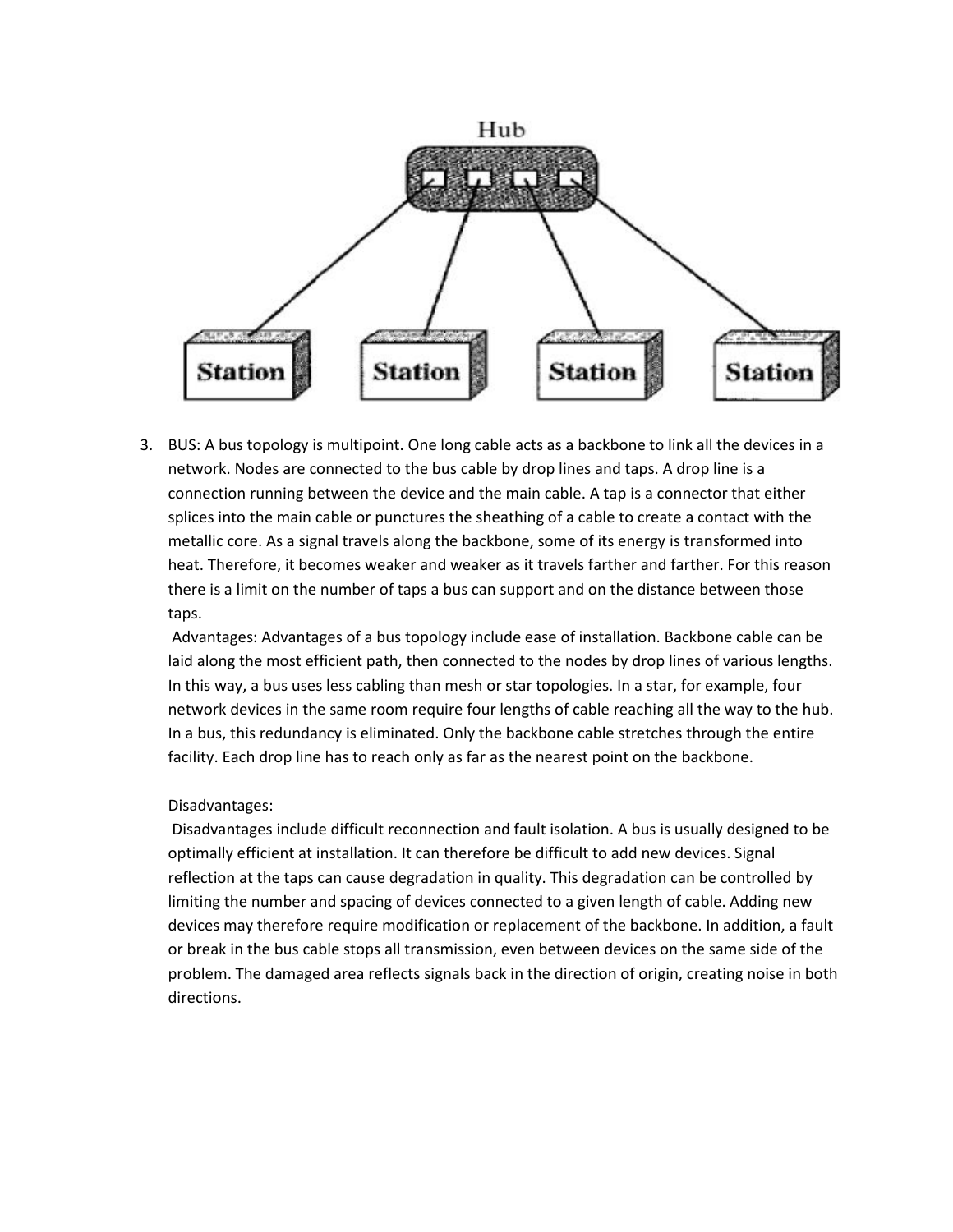

### 4. RING:

In a ring topology, each device has a dedicated point-to-point connection with only the two devices on either side of it. A signal is passed along the ring in one direction, from device to device, until it reaches its destination. Each device in the ring incorporates a repeater. When a device receives a signal intended for another device, its repeater regenerates the bits and passes them along.

Advantages: A ring is relatively easy to install and reconfigure. Each device is linked to only its immediate neighbors (either physically or logically). To add or delete a device requires changing only two connections. The only constraints are media and traffic considerations (maximum ring length and number of devices). In addition, fault isolation is simplified. Generally in a ring, a signal is circulating at all times. If one device does not receive a signal within a specified period, it can issue an alarm. The alarm alerts the network operator to the problem and its location.

Disadvantages: Unidirectional traffic can be a disadvantage. In a simple ring, a break in the ring (such as a disabled station) can disable the entire network. This weakness can be solved by using a dual ring or a switch capable of closing off the break. Ring topology was prevalent when IBM introduced its local-area network Token Ring. Today, the need for higher-speed LANs has made this topology less popular.

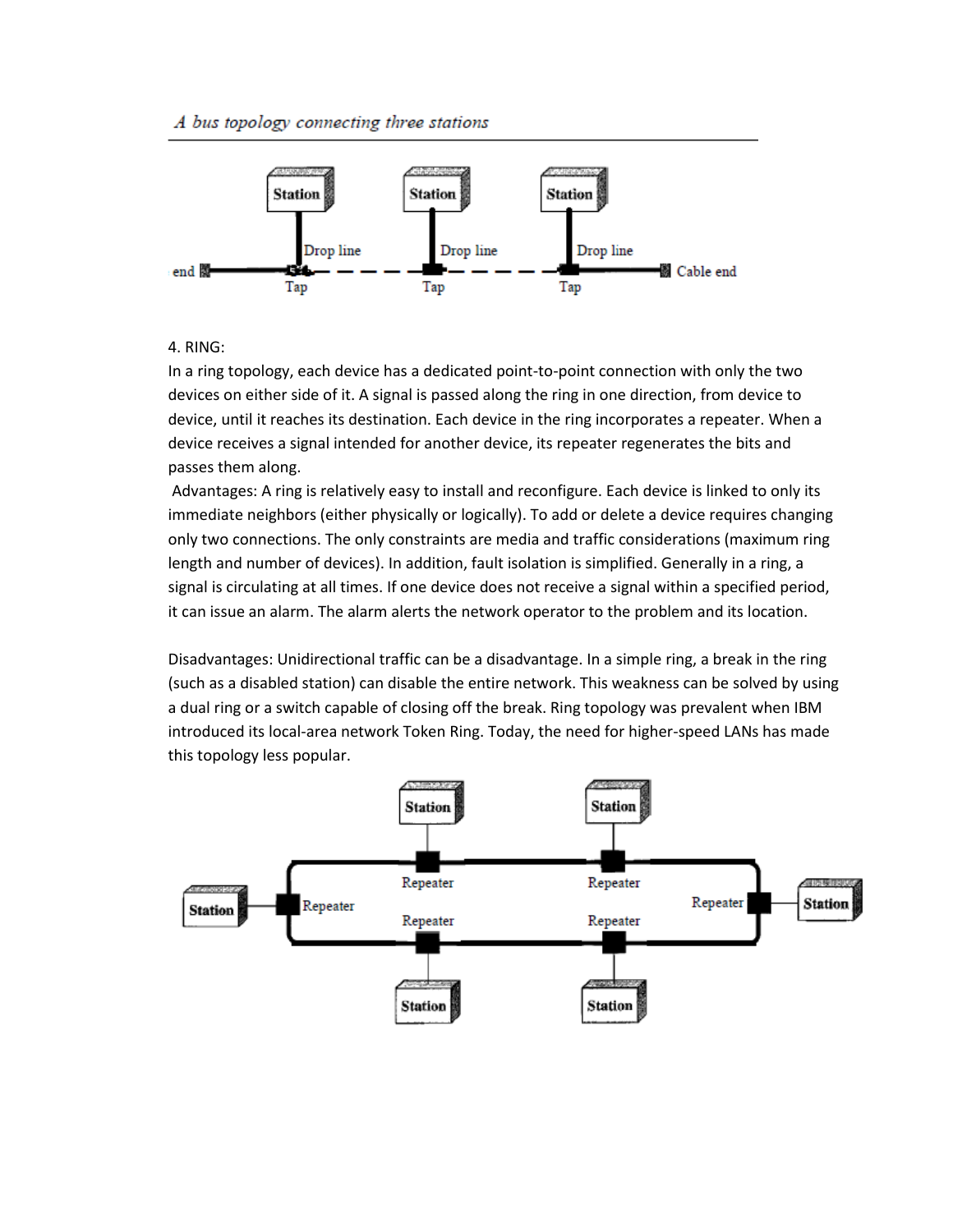#### NETWORK CATEGORIES

#### Local Area Networks (LAN):

Local area networks, generally called LANs, are privately-owned networks within a single building or campus of up to a few kilometers in size. They are widely used to connect personal computers and workstations in company offices and factories to share resources (e.g., printers) and exchange information. LANs are distinguished from other kinds of networks by three characteristics

(1) Their size.

(2) Their transmission technology

(3) Their topology.

LANs are restricted in size, which means that the worst-case transmission time is bounded and known in advance. Knowing this bound makes it possible to use certain kinds of designs that would not otherwise be possible. It also simplifies network management. LANs may use a transmission technology consisting of a cable to which all the machines are attached, like the telephone company party lines once used in rural areas. Traditional LANs run at speeds of 10 Mbps to 100 Mbps, have low delay (microseconds or nanoseconds), and make very few errors. Newer LANs operate at up to 10 Gbps.

Metropolitan Area Network (MAN):

A metropolitan area network, or MAN, covers a city. The best-known example of a MAN is the cable television network available in many cities. This system grew from earlier community antenna systems used in areas with poor over-the-air television reception. In these early systems, a large antenna was placed on top of a nearby hill and signal was then piped to the subscribers' houses. At first, these were locally-designed, ad hoc systems. Then companies began jumping into the business, getting contracts from city governments to wire up an entire city. The next step was television programming and even entire channels designed for cable only. Often these channels were highly specialized, such as all news, all sports, all cooking, all gardening, and so on. But from their inception until the late 1990s, they were intended for television reception only. Cable television is not the only MAN. Recent developments in highspeed wireless Internet access resulted in another MAN, which has been standardized as IEEE 802.16.

#### Wide Area Network (WAN):

A wide area network, or WAN, spans a large geographical area, often a country or continent. It contains a collection of machines intended for running user (i.e., application) programs. These machines are called as hosts. The hosts are connected by a communication subnet, or just subnet for short. The hosts are owned by the customers (e.g., people's personal computers), whereas the communication subnet is typically owned and operated by a telephone company or Internet service provider. The job of the subnet is to carry messages from host to host, just as the telephone system carries words from speaker to listener. Separation of the pure communication aspects of the network (the subnet) from the application aspects (the hosts), greatly simplifies the complete network design. In most wide area networks, the subnet consists of two distinct components: transmission lines and switching elements. Transmission lines move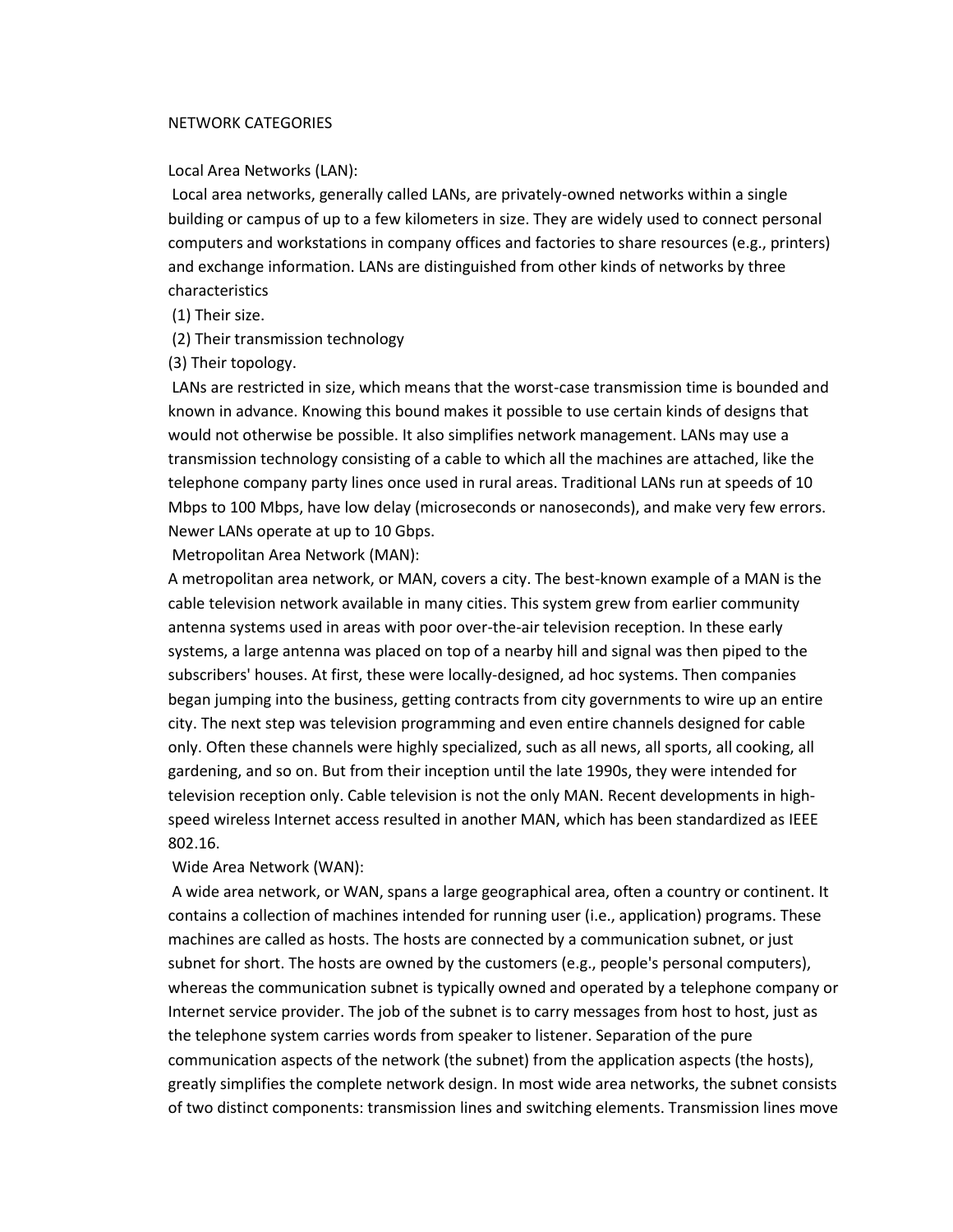bits between machines. They can be made of copper wire, optical fiber, or even radio links. In most WANs, the network contains numerous transmission lines, each one connecting a pair of routers. If two routers that do not share a transmission line wish to communicate, they must do this indirectly, via other routers. When a packet is sent from one router to another via one or more intermediate routers, the packet is received at each intermediate router in its entirety, stored there until the required output line is free, and then forwarded. A subnet organized according to this principle is called a store-and-forward or packet-switched subnet. Nearly all wide area networks (except those using satellites) have store-and-forward subnets. When the packets are small and all the same size, they are often called cells. The principle of a packetswitched WAN is so important. Generally, when a process on some host has a message to be sent to a process on some other host, the sending host first cuts the message into packets, each one bearing its number in the sequence. These packets are then injected into the network one at a time in quick succession. The packets are transported individually over the network and deposited at the receiving host, where they are reassembled into the original message and delivered to the receiving process. Not all WANs are packet switched. A second possibility for a WAN is a satellite system. Each router has an antenna through which it can send and receive. All routers can hear the output from the satellite, and in some cases they can also hear the upward transmissions of their fellow routers to the satellite as well. Sometimes the routers are connected to a substantial point-to-point subnet, with only some of them having a satellite antenna. Satellite networks are inherently broadcast and are most useful when the broadcast property is important.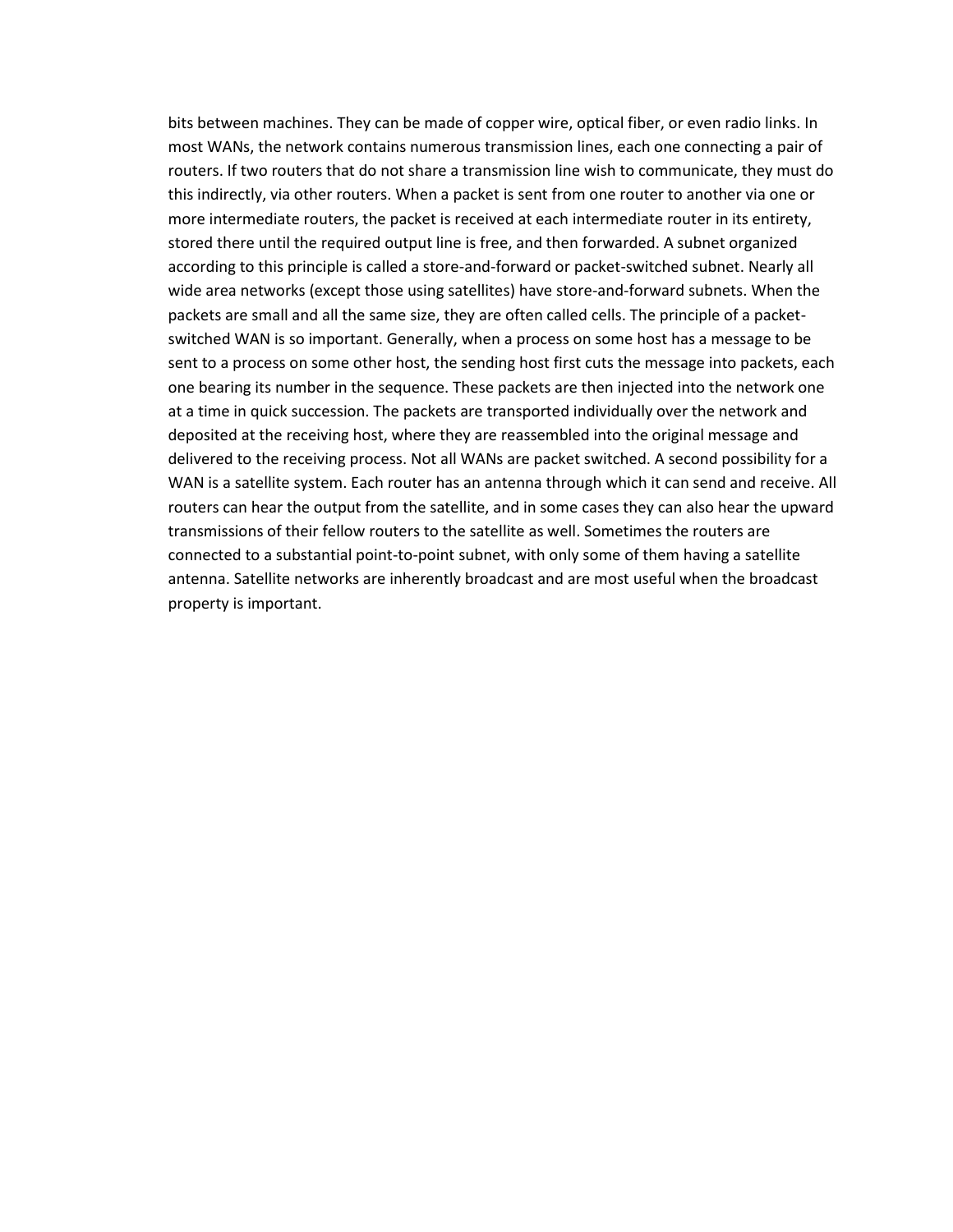## **2. ANALOG AND DIGITAL**

### Analog Data:

The term analog data refers to information that is continuous;

For example, an analog clock that has hour, minute, and second hands gives information in a continuous form; themovements of the hands are continuous.

Analog data, such as the sounds made by a human voice, take on continuous values. When someone speaks, an analog wave is created in the air. This can be captured by a microphone and converted to an analog signal or sampled and converted to a digital signal. Digital Data:

Digital data refers to information that has discrete states. For example, a digital clock that reports the hours and the minutes will change suddenly from 8:05 to 8:06.

Digital data takes on discrete values. For example, data are stored in computer memory in the form of Os and 1s.

They can be converted to a digital signal or modulated into an analog signal for transmission across a medium.

Analog and Digital Signals:

Like the data they represent, signals can be either analog or digital. An analog signal has infinitely many levels of intensity over a period of time. As the wave moves from value A to value B, it passes through and includes an infinite number of values along its path. A digital signal, on the other hand, can have only a limited number of defined values. Although each value can be any number, it is often as simple as 1 and O. The simplest way to show signals is by plotting them on a pair of perpendicular axes. The vertical axis represents the value or strength of a signal. The horizontal axis represents time. Figure below illustrates an analog signal and a digital signal. The curve representing the analog signal passes through an infinite number of points. The vertical lines of the digital signal, however, demonstrate the sudden jump that the signal makes from value to value.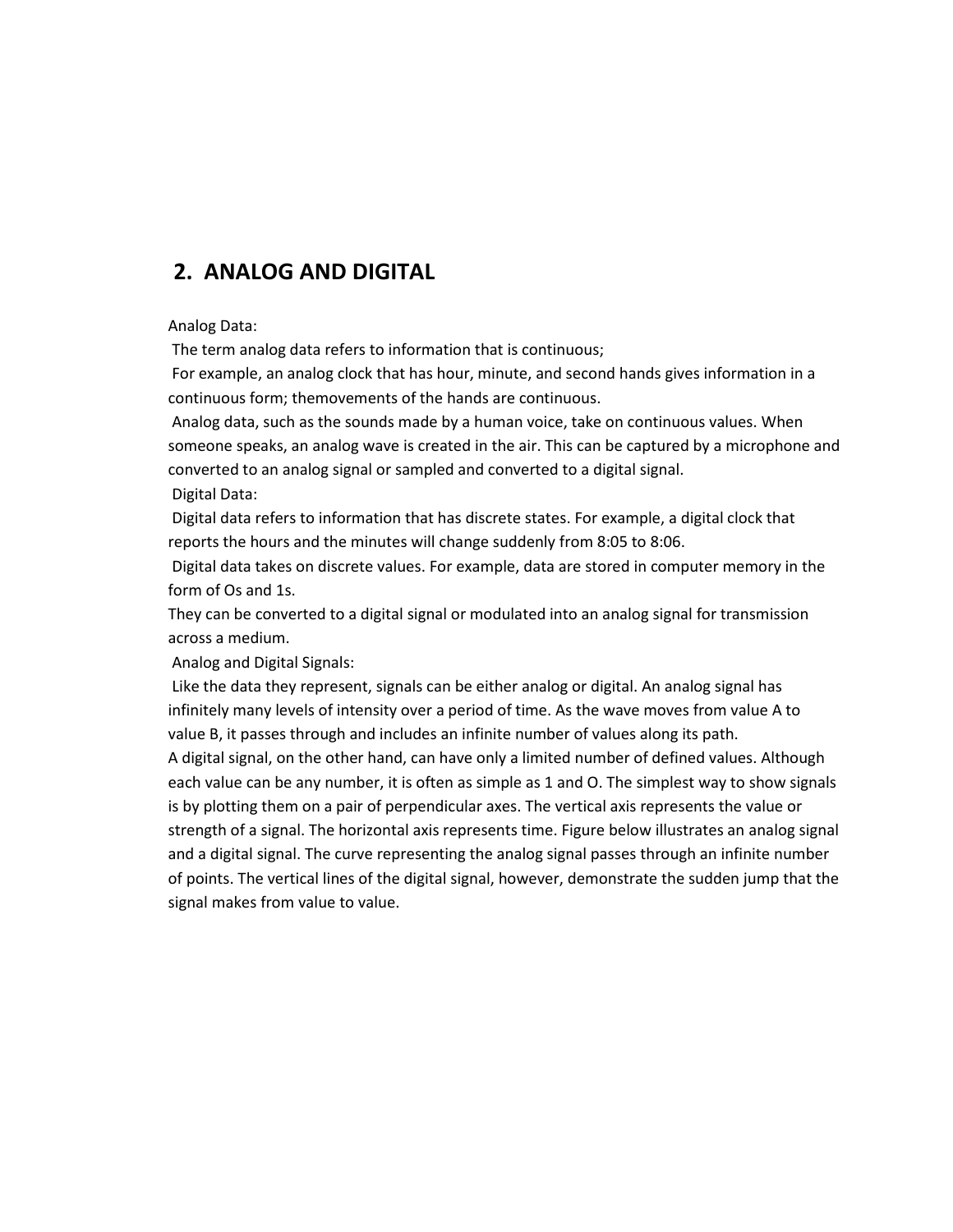#### Figure 3.1 Comparison of analog and digital signals



Periodic and Nonperiodic Signals: A periodic signal completes a pattern within a measurable time frame, called a period, and repeats that pattern over subsequent identical periods. The completion of one full pattern is called a cycle. A nonperiodic signal changes without exhibiting a pattern or cycle that repeats over time. PERIODIC ANALOG SIGNALS: Periodic analog signals can be classified as simple or composite. A simple periodic analog signal, a sine wave, cannot be decomposed into simpler signals. A composite periodic analog signal is composed of multiple sine waves. Sine Wave The sine wave is the most fundamental form of a periodic analog signal. When we visualize it as a simple oscillating curve, its change over the course of a cycle is smooth and consistent, a continuous, rolling flow. Figure below shows a sine wave. Each cycle consists of a single arc above the time axis followed by a single arc below it. Characteristics of Signals 1.Peak Amplitude

The peak amplitude of a signal is the absolute value of its highest intensity, proportional to the energy it carries. For electric signals, peak amplitude is normally measured in volts. Figure below shows two signals and their peak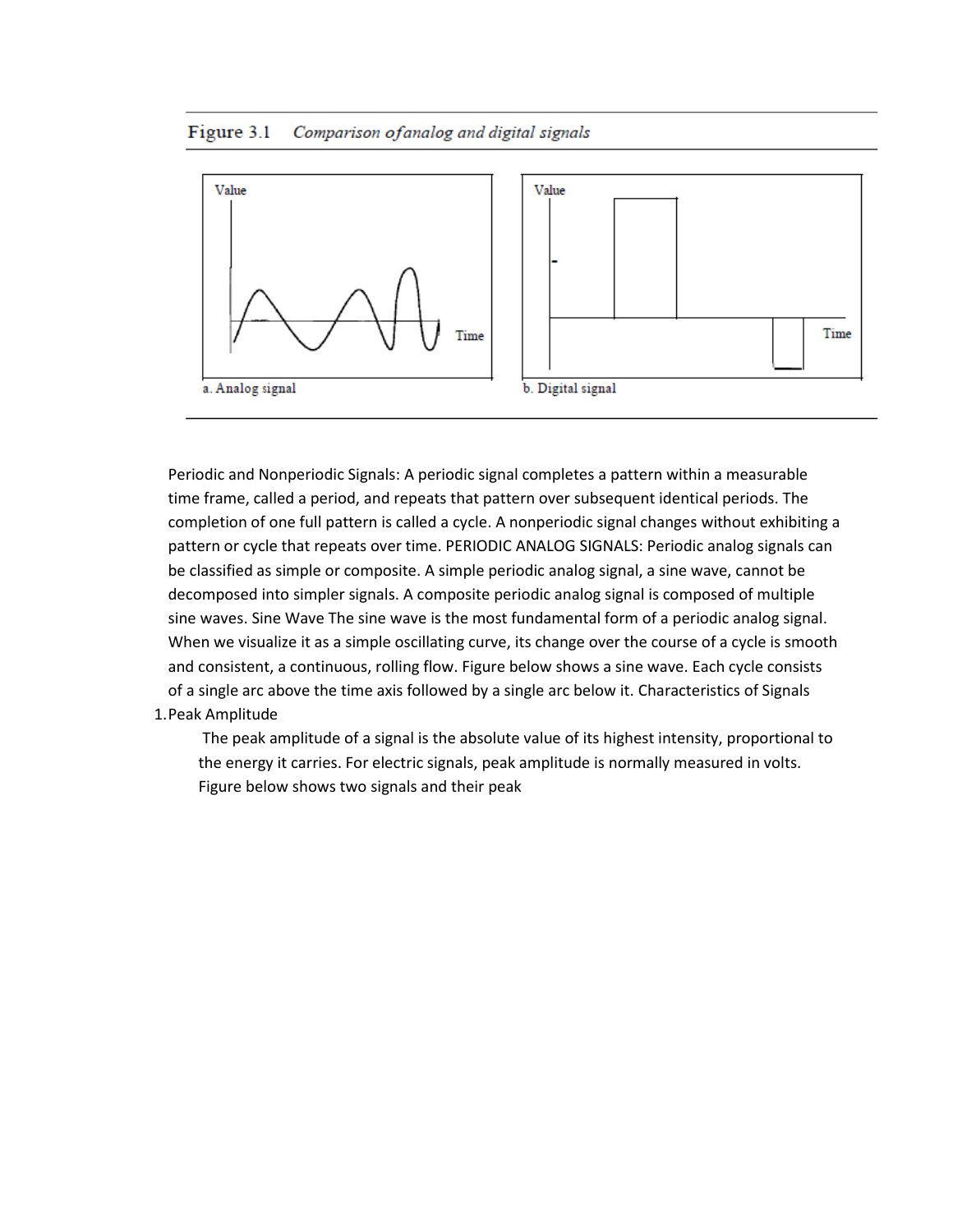amplitudes.

Two signals with the same phase and frequency, but different amplitudes



a. A signal with high peak amplitude



2.Period and Frequency Period refers to the amount of time, in seconds, a signal needs to complete 1 cycle. Frequency refers to the number of periods in I s. Note that period and frequency are just one characteristic defined in two ways. Period is the inverse of frequency, and frequency is the inverse of period, as the following formulas show. f=1/T and T=1/f Period is formally expressed in seconds. Frequency is formally expressed in Hertz (Hz), which is cycle per second.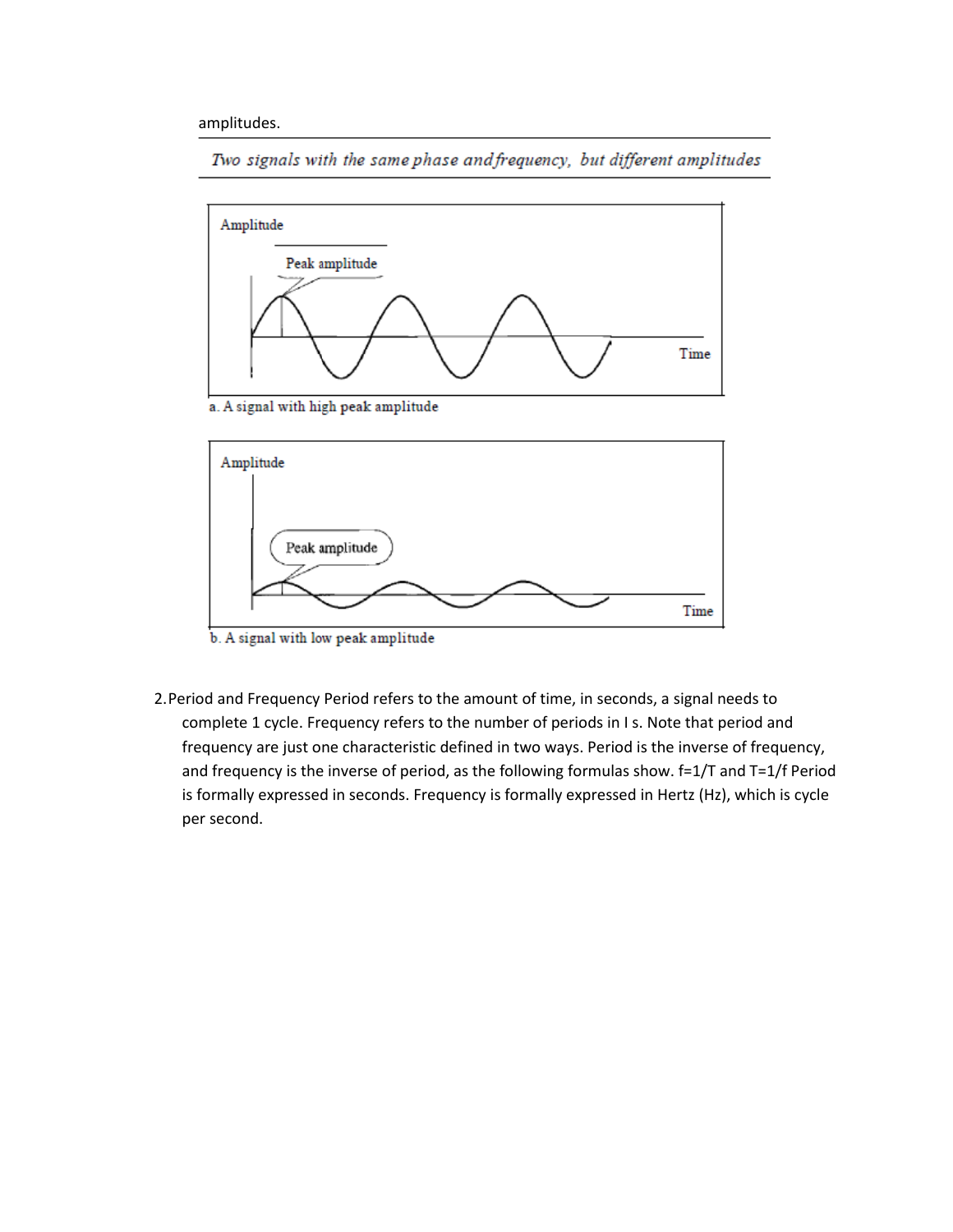

a. A signal with a frequency of 12 Hz



b. A signal with a frequency of 6 Hz

#### 3.Phase

The term phase describes the position of the waveform relative to time O. If we think of the wave as something that can be shifted backward or forward along the time axis, phase describes the amount of that shift. It indicates the status of the first cycle. Phase is measured in degrees or radians [360° is 2n rad; 1° is 2n/360 rad, and 1 rad is 360/(2n)]. A phase shift of 360° corresponds to a shift of a complete period; a phase shift of 180° corresponds to a shift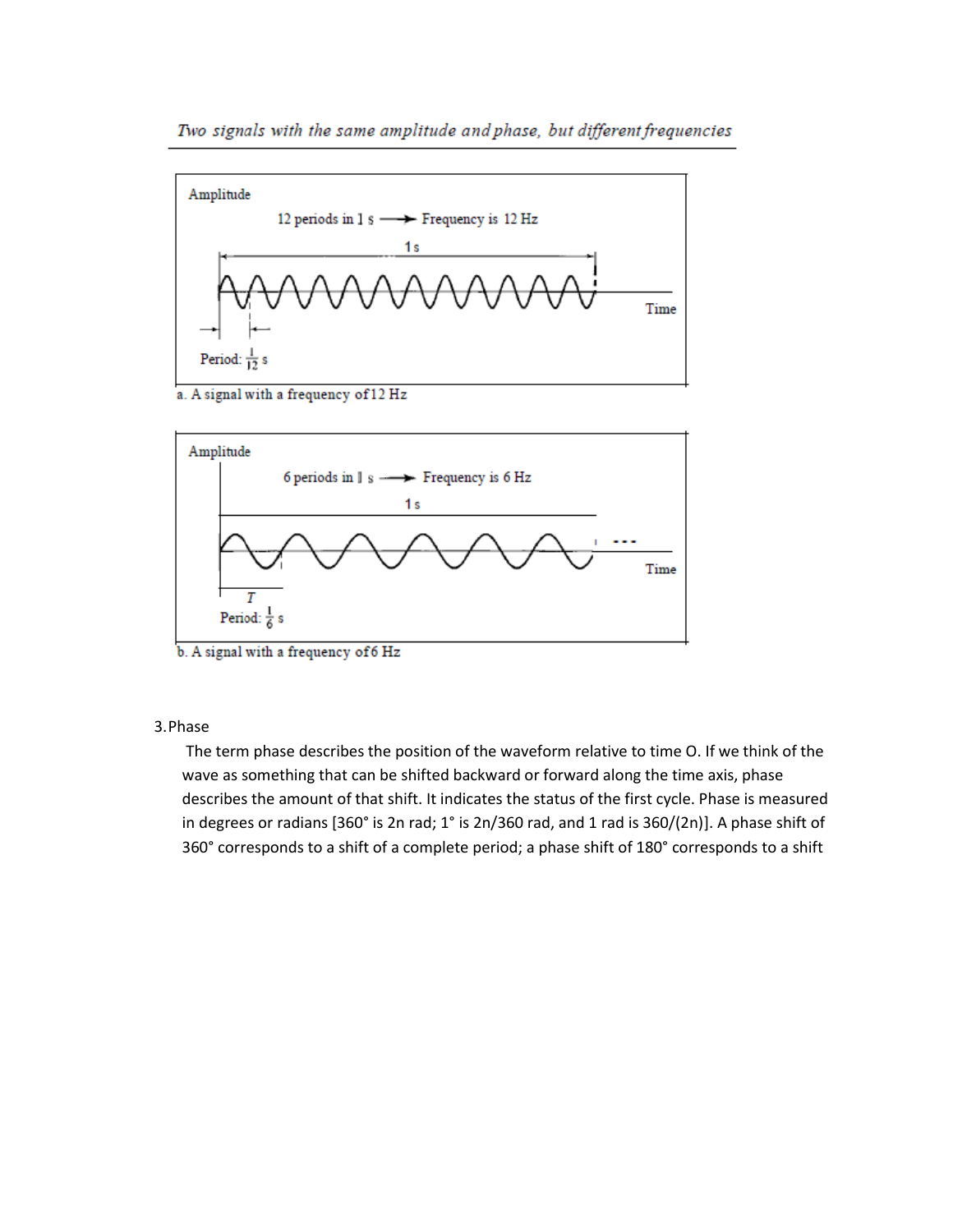of onehalf of a period; and a phase shift of 90° corresponds to a shift of one-quarter of a Three sine waves with the same amplitude andfrequency, but different phases



period. c. 180 degrees

- I. A sine wave with a phase of  $0^\circ$  starts at time 0 with a zero amplitude. The amplitude is increasing
- II. A sine wave with a phase of 90° starts at time 0 with a peak amplitude. The amplitude is decreasing
- III. A sine wave with a phase of 180° starts at time 0 with a zero amplitude. The amplitude is decreasing
	- 4.Wavelength Wavelength is another characteristic of a signal traveling through a transmission medium. Wavelength binds the period or the frequency of a simple sine wave to the propagation speed of the medium. While the frequency of a signal is independent of the medium, the wavelength depends on both the frequency and the medium. Wavelength is a property of any type of signal. In data communications, we often use wavelength to describe the transmission of light in an optical fiber. The wavelength is the distance a simple signal can travel in one period. Wavelength can be calculated if one is given the propagation speed (the speed of light) and the period of the signal.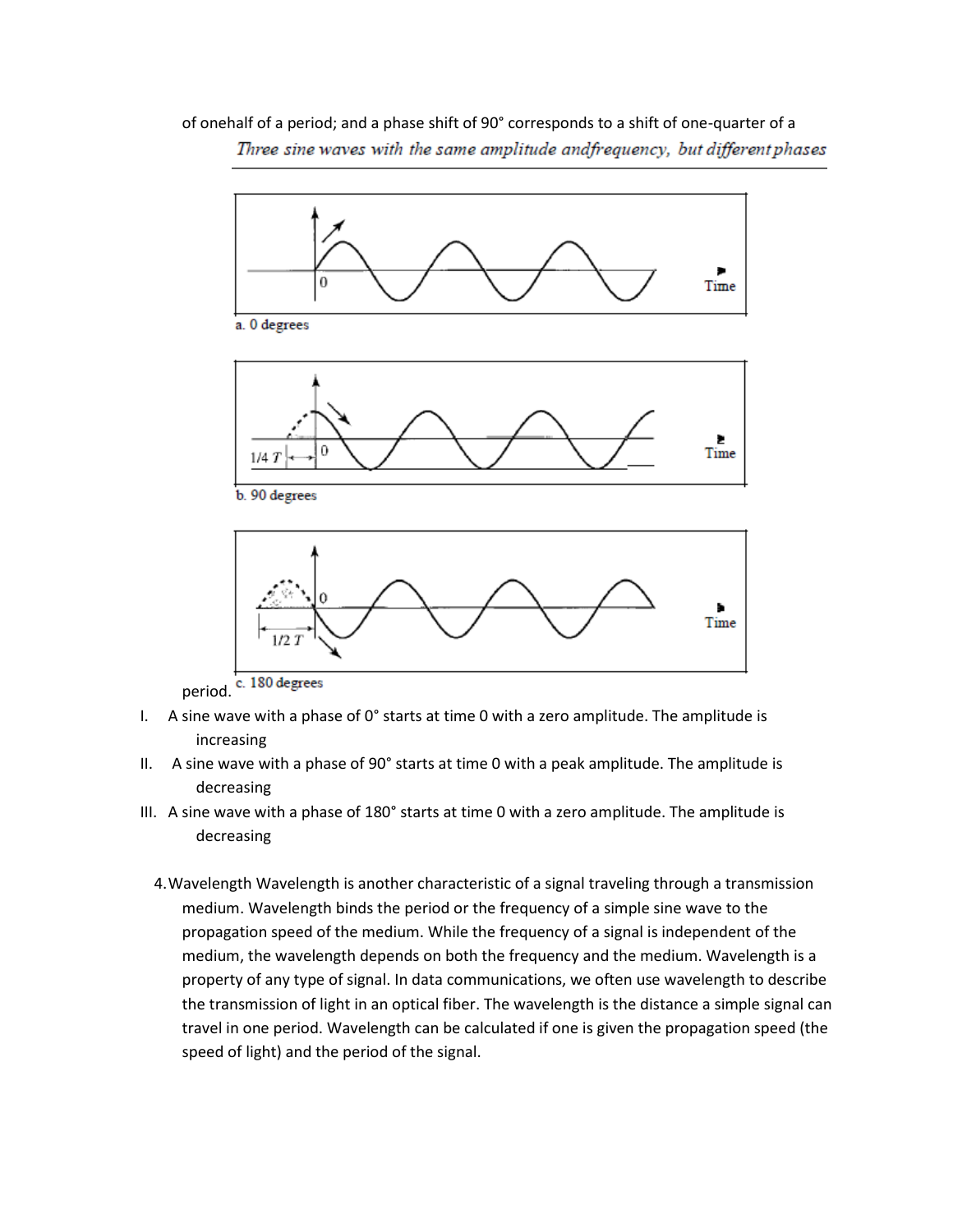Bandwidth The range of frequencies contained in a composite signal is its bandwidth. The bandwidth is normally a difference between two numbers. For example, if a composite signal contains frequencies between 1000 and 5000, its bandwidth is 5000 - 1000, or 4000.





a. Bandwidth of a periodic signal



b. Bandwidth of a nonperiodic signal

DIGITAL SIGNALS In addition to being represented by an analog signal, information can also be represented by a digital signal. For example, a 1 can be encoded as a positive voltage and a 0 as zero voltage. A digital signal can have more than two levels. In this case, we can send more than 1 bit for each level.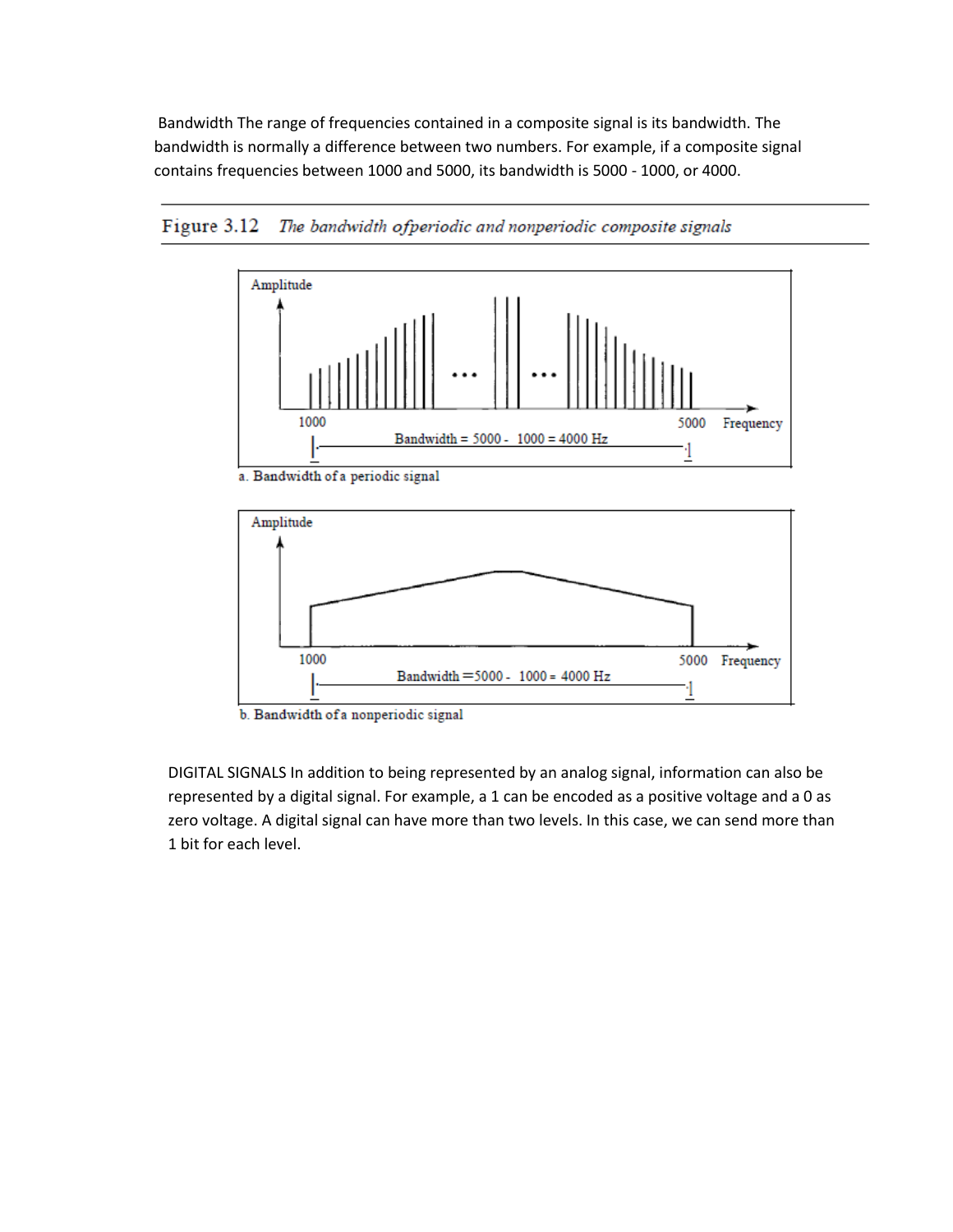

a. A digital signal with two levels



b. A digital signal with four levels

Bit Rate Most digital signals are nonperiodic, and thus period and frequency are not appropriate characteristics. Another term-bit rate is used to describe digital signals. The bit rate is the number of bits sent in 1s, expressed in bits per second (bps). Figure 3.16 shows the bit rate for two signal

### TRANSMISSION IMPAIRMENT

Signals travel through transmission media, which are not perfect. The imperfection causes signal impairment. This means that the signal at the beginning of the medium is not the same as the signal at the end of the medium. What is sent is not what is received. Three causes of impairment are attenuation, distortion, and noise.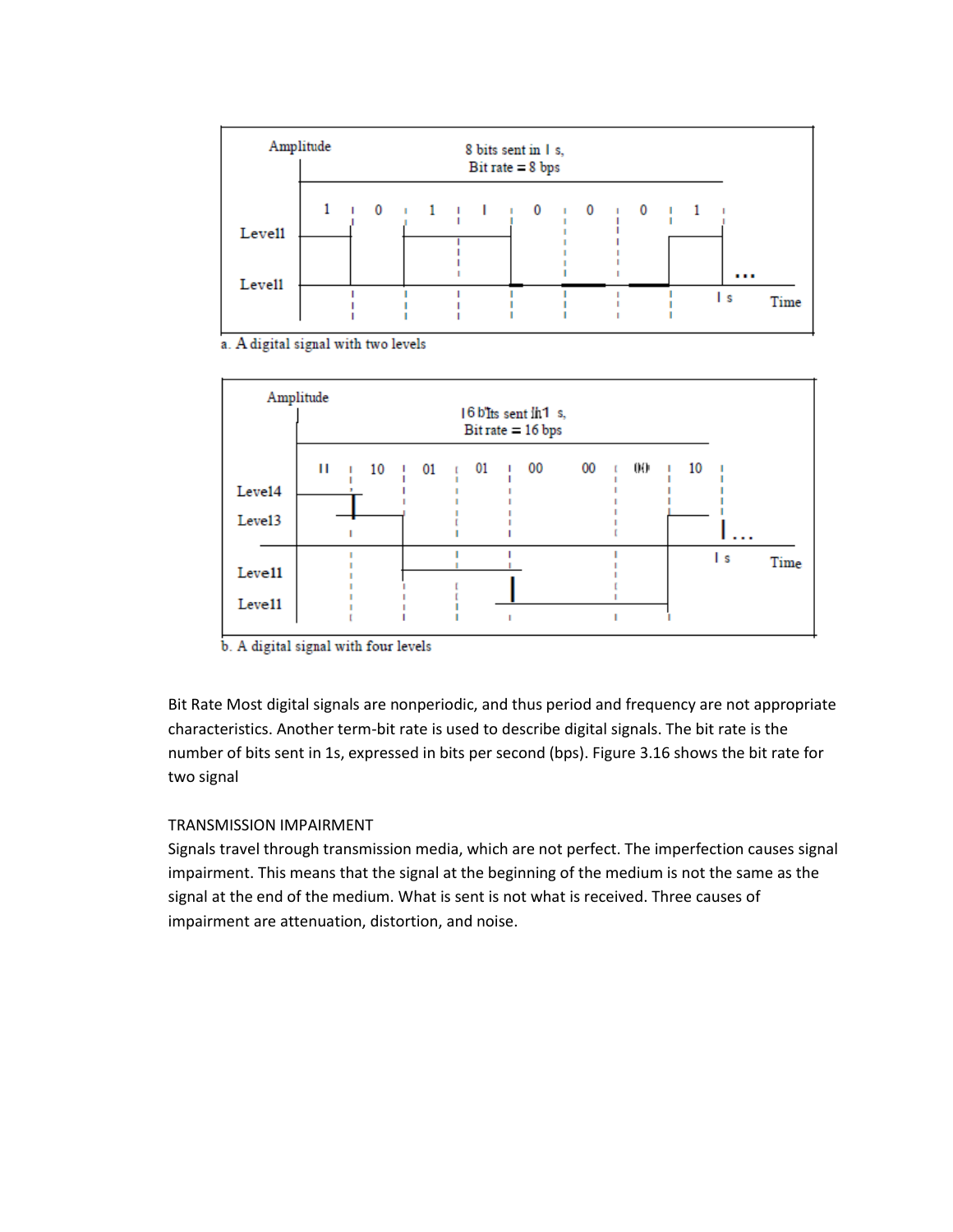### Causes of impairment



### 1. Attenuation

Attenuation means a loss of energy. When a signal, simple or composite, travels through a medium, it loses some of its energy in overcoming the resistance of the medium. That is why a wire carrying electric signals gets warm, if not hot, after a while. Some of the electrical energy in the signal is converted to heat. To compensate for this loss, amplifiers are used to amplify the signal. Attenuation is measured in terms of Decibels. The decibel (dB) measures the relative strengths of two signals or one signal at two different points. Note that the decibel is negative if a signal is attenuated and positive if a signal is amplified. dB=10log10 P2/P1 Variables PI and P2 are the powers of a signal at points 1 and 2, respectively.

2. Distortion:

Distortion means that the signal changes its form or shape. Distortion can occur in a composite signal made of different frequencies. Each signal component has its own propagation speed through a medium and, therefore, its own delay in arriving at the final destination. Differences in delay may create a difference in phase if the delay is not exactly the same as the period duration. In other words, signal components at the receiver have phases different from what they had at thesender. The shape of the composite signal is therefore not the same.



3. Noise

Noise is another cause of impairment. Several types of noise, such as thermal noise, induced noise, crosstalk, and impulse noise, may corrupt the signal. Thermal noise is the random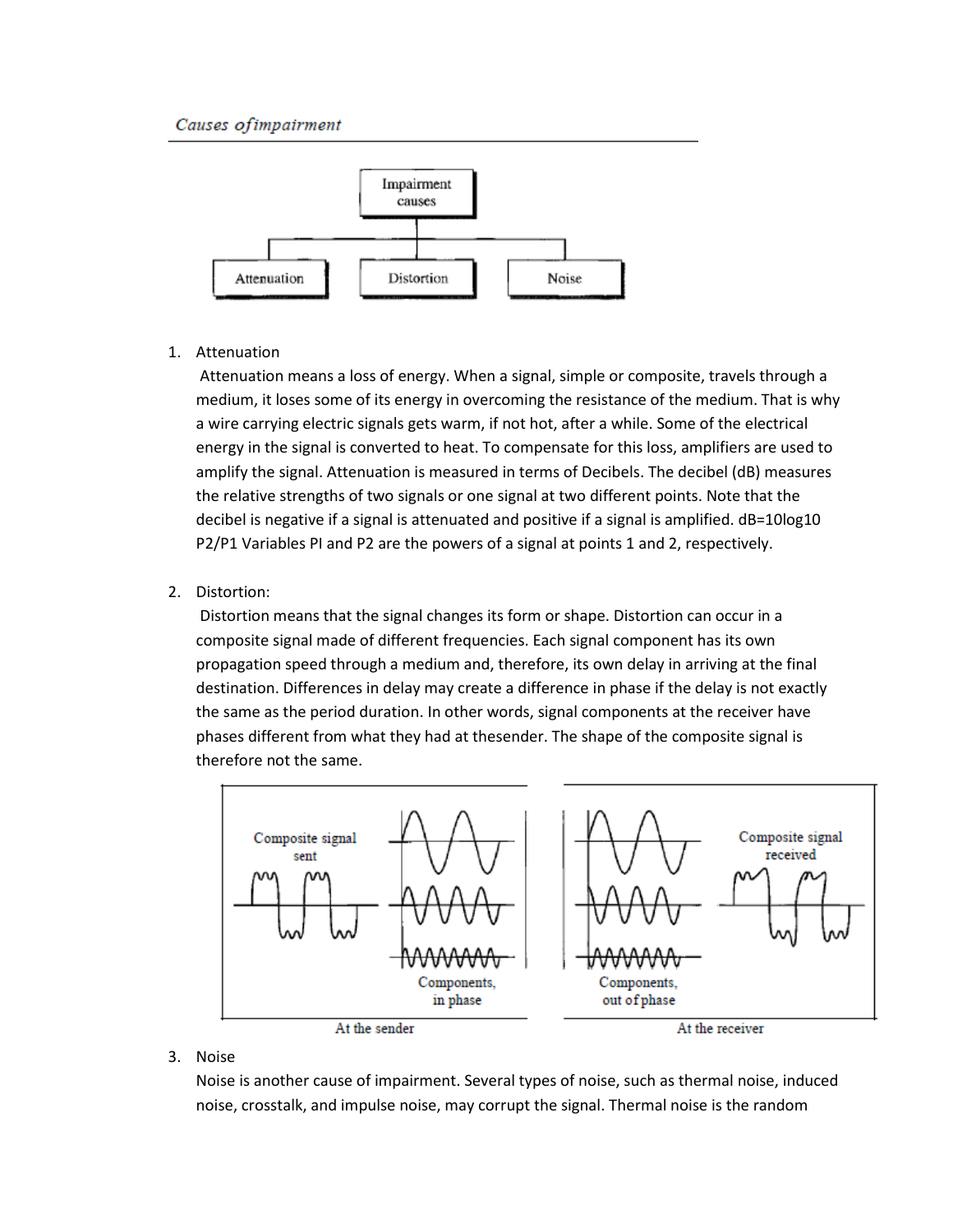motion of electrons in a wire which creates an extra signal not originally sent by the transmitter. Induced noise comes from sources such as motors and appliances. These devices act as a sending antenna, and the transmission medium acts as the receiving antenna. Crosstalk is the effect of one wire on the other. One wire acts as a sending antenna and the other as the receiving antenna. Impulse noise is a spike (a signal with high energy in a very short time) that comes from power lines, lightning, and so on. Signal-to-Noise Ratio (SNR) The signal-to-noise ratio is defined as SNR= Average Signal power / Average Noise Power SNR is actually the ratio of what is wanted (signal) to what is not wanted (noise). A high SNR means the signal is less corrupted by noise; a low SNR means the signal is more corrupted by noise. Because SNR is the ratio of two powers, it is often described in decibel units, SNR dB, defined as SNRdB = l0logl0 SNR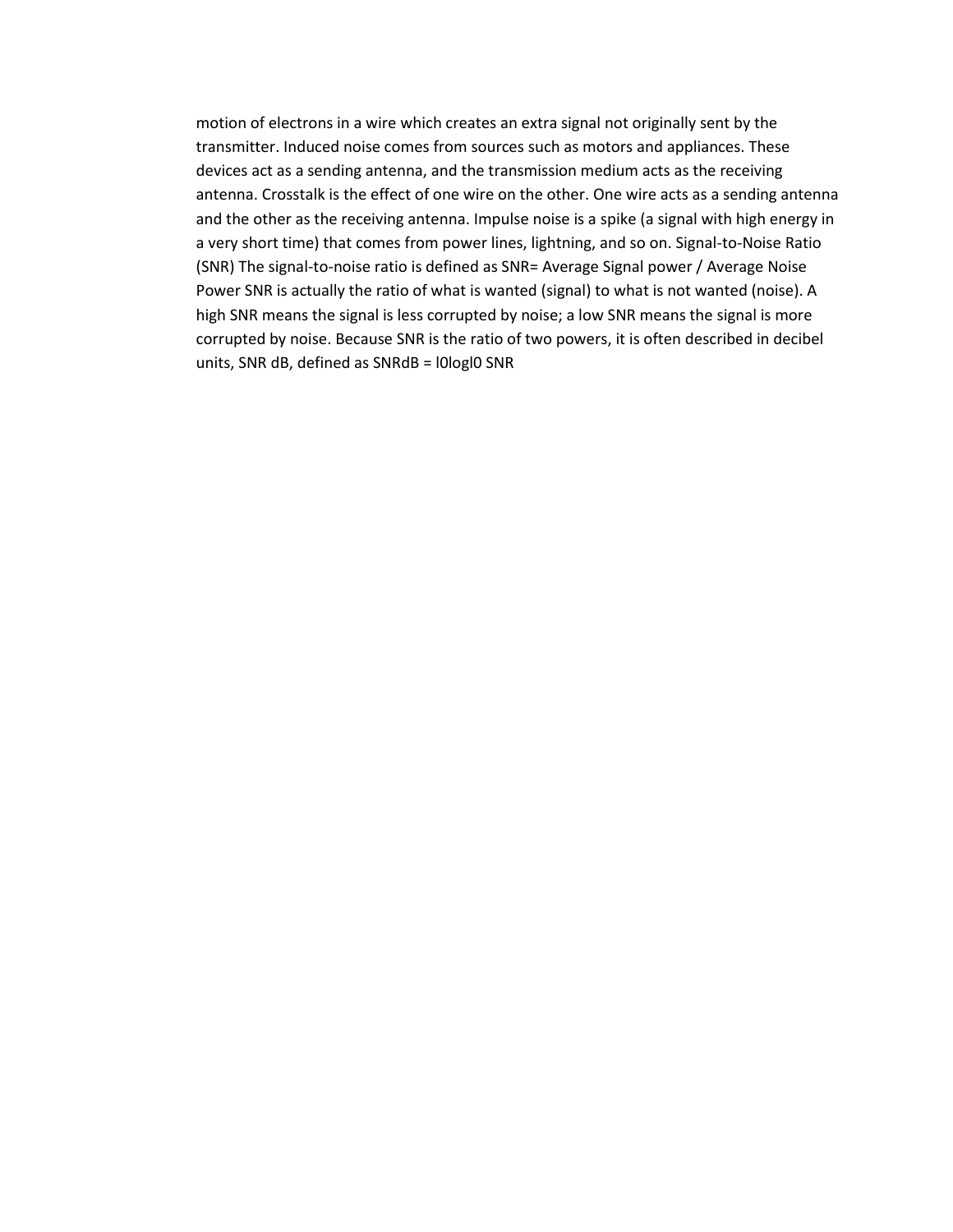## **3.Digital and Analog Transmission**

### DIGITAL-TO-ANALOG CONVERSION

Digital-to-analog conversion is the process of changing one of the characteristics of an analog signal based on the information in digital data. Figure 5.1 shows the relationship between the digital information, the digital-to-analog modulating process, and the resultant analog signal.



A sine wave is defined by three characteristics: amplitude, frequency, and phase. When we vary anyone of these characteristics, we create a different version of that wave. So, by changing one characteristic of a simple electric signal, we can use it to represent digital data. Any of the three characteristics can be altered in this way, giving us at least three mechanisms for modulating digital data into an analog signal: amplitude shift keying (ASK), frequency shift keying (FSK), and phase shift keying (PSK). Aspects of Digital-to-Analog Conversion.

1. Amplitude Shift Keying (ASK)

In amplitude shift keying, the amplitude of the carrier signal is varied to create signal elements. Both frequency and phase remain constant while the amplitude changes. Although we can have several levels (kinds) of signal elements, each with a different amplitude, ASK is normally implemented using only two levels. This is referred to as binary amplitude shift keying or on-off keying (OOK). The peak amplitude of one signal level is 0; the other is the same as the amplitude of the carrier frequency. Figure 5.3 gives a conceptual view of binary ASK.

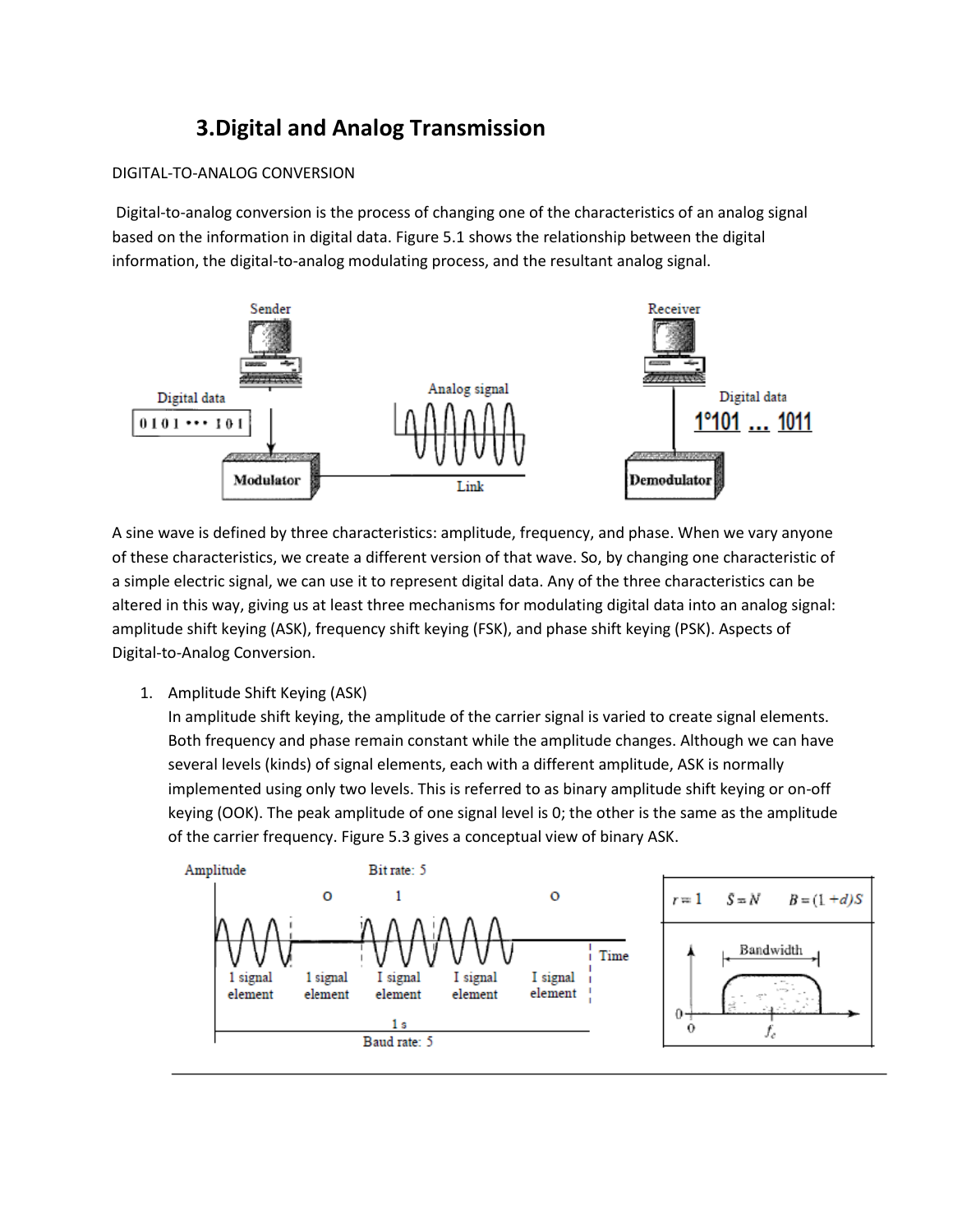### 2. Frequency Shift Keying (FSK)

In frequency shift keying, the frequency of the carrier signal is varied to represent data. The frequency of the modulated signal is constant for the duration of one signal element, but changes for the next signal element if the data element changes. Both peak amplitude and phase remain constant for all signal elements. One way to think about binary FSK (or BFSK) is to consider two carrier frequencies. In Figure 5.6, we have selected two carrier frequencies,f1 andf2. We use the first carrier if the data element is 0; we use the second if the data element is 1. However, note that this is an unrealistic example used only for demonstration purposes. Normally the carrier frequencies are very high, and the difference between them is very small.



3. Phase Shift Keying (PSK)

In phase shift keying, the phase of the carrier is varied to represent two or more different signal elements. Both peak amplitude and frequency remain constant as the phase changes. Today, PSK is more common than ASK or FSK. The simplest PSK is binary PSK, in which we have only two signal elements, one with a phase of 0°, and the other with a phase of 180°.

### **Analog To Analog Conversion Techniques**

Analog-to-analog conversion, or analog modulation, is the representation of analog information by an analog signal. Modulation is needed if the medium is bandpass in nature or if only a bandpass channel is available to us.

An example is radio. The government assigns a narrow bandwidth to each radio station. The analog signal produced by each station is a low-pass signal, all in the same range. To be able to listen to different stations, the low-pass signals need to be shifted, each to a different range.

Analog-to-analog conversion can be accomplished in three ways:

### **Amplitude Modulation (AM)**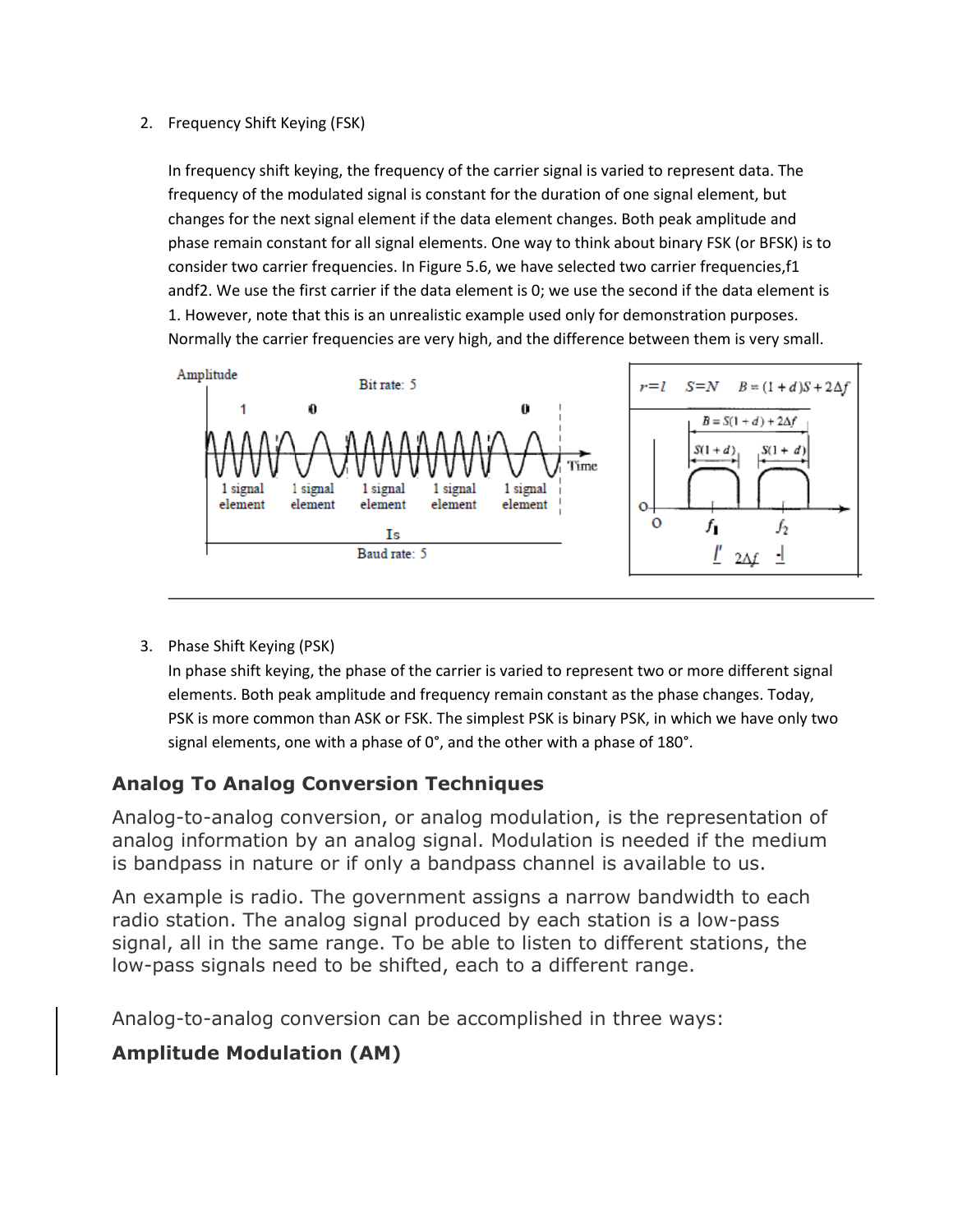### **Frequency Modulation (FM) Phase Modulation (PM)**

1. Amplitude Modulation:

In AM transmission, the carrier signal is modulated so that its amplitude varies with the changing amplitudes of the modulating signal. The frequency and phase of the carrier remain the same. Only the amplitude changes to follow variations in the information. The following figure shows how this concept works. The modulating signal is the envelope of the carrier.



AM is normally implemented by using a simple multiplier because the amplitude of the carrier signal needs to be changed according to the amplitude of the modulating signal.

### **2. Frequency Modulation**

In FM transmission, the frequency of the carrier signal is modulated to follow the changing voltage level (amplitude) of the modulating signal. The peak amplitude and phase of the carrier signal remain constant, but as the amplitude of the information signal changes, the frequency of the carrier changes correspondingly.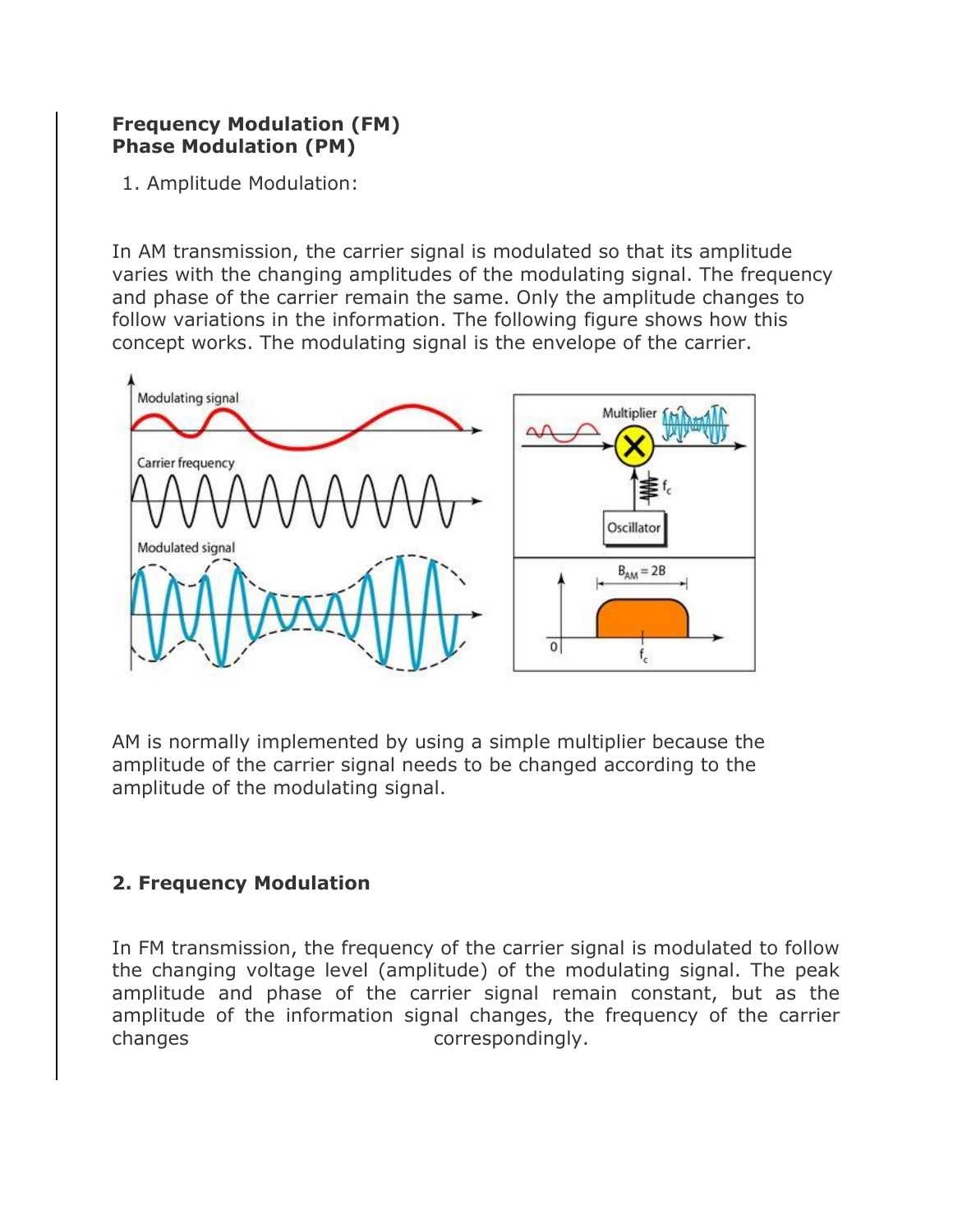The following figure shows the relationships of the modulating signal, the carrier signal, and the resultant FM signal. FM is normally implemented by using a voltage-controlled oscillator as with FSK. The frequency of the oscillator changes according to the input voltage which is the amplitude of the signal. The modulating signal.



### *Standard Bandwidth allocation for FM Radio:*

The bandwidth of an audio signal (speech and music) broadcast in stereo is almost 15 kHz. The FCC allows 200 kHz (0.2 MHz) for each station.

### **3. Phase Modulation:**

In PM transmission, the phase of the carrier signal is modulated to follow the changing voltage level (amplitude) of the modulating signal. The peak amplitude and frequency of the carrier signal remain constant, but as the amplitude of the information signal changes, the phase of the carrier changes correspondingly. It is proved mathematically that PM is the same as FM with one difference.

In FM, the instantaneous change in the carrier frequency is proportional to the amplitude of the modulating signal; in PM the instantaneous change in the carrier frequency is proportional to the derivative of the amplitude of the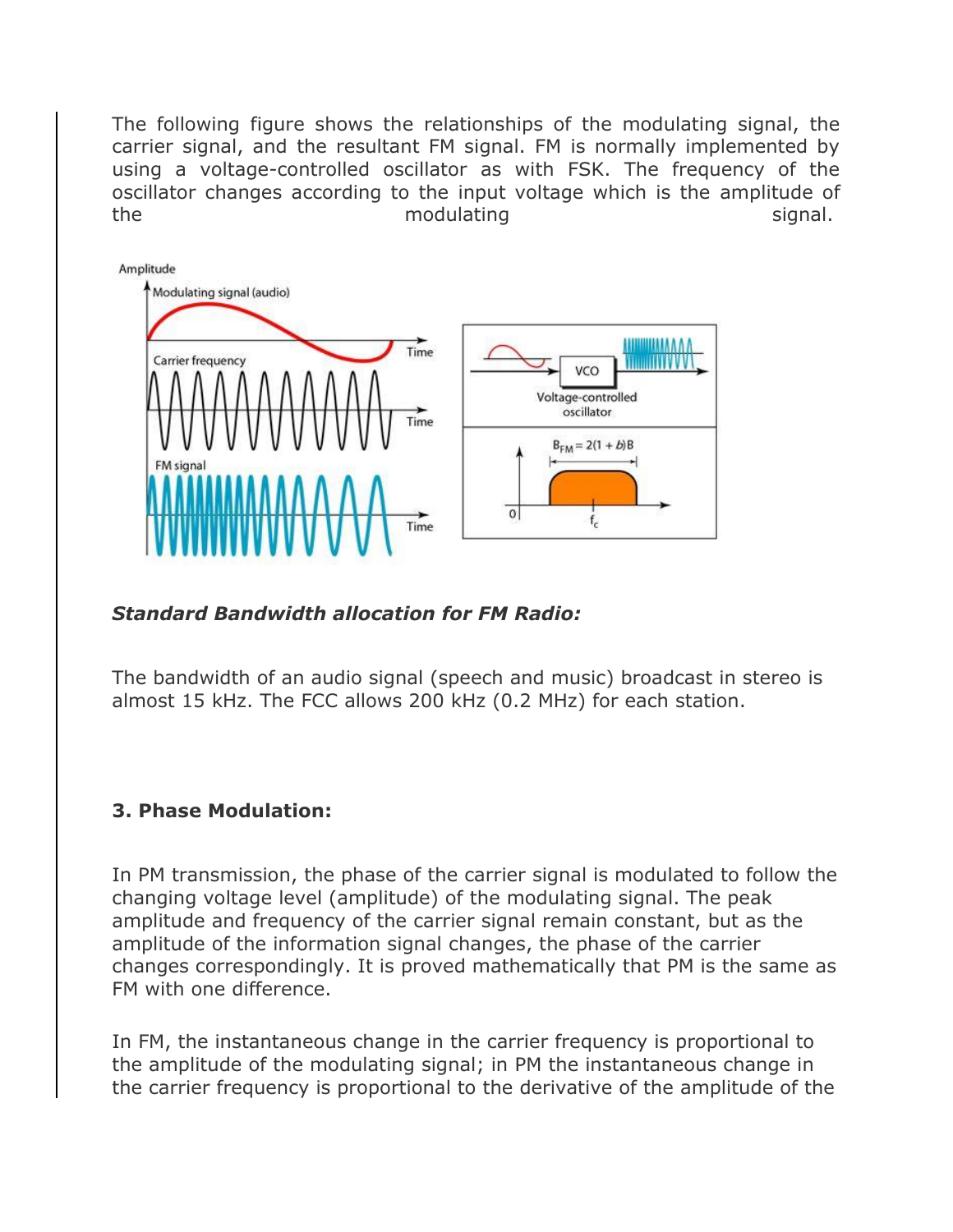modulating signal. The following figure shows the relationships of the modulating signal, the carrier signal, and the resultant PM signal.



PM is normally implemented by using a voltage-controlled oscillator along with a derivative. The frequency of the oscillator changes according to the derivative of the input voltage which is the amplitude of the modulating signal.

data or information can be stored in two ways, analog and digital. For a computer to use the data, it must be in discrete digital form.Similar to data, signals can also be in analog and digital form. To transmit data digitally, it needs to be first converted to digital form.

# Digital-to-Digital Conversion

This section explains how to convert digital data into digital signals. It can be done in two ways, line coding and block coding. For all communications, line coding is necessary whereas block coding is optional.

# Line Coding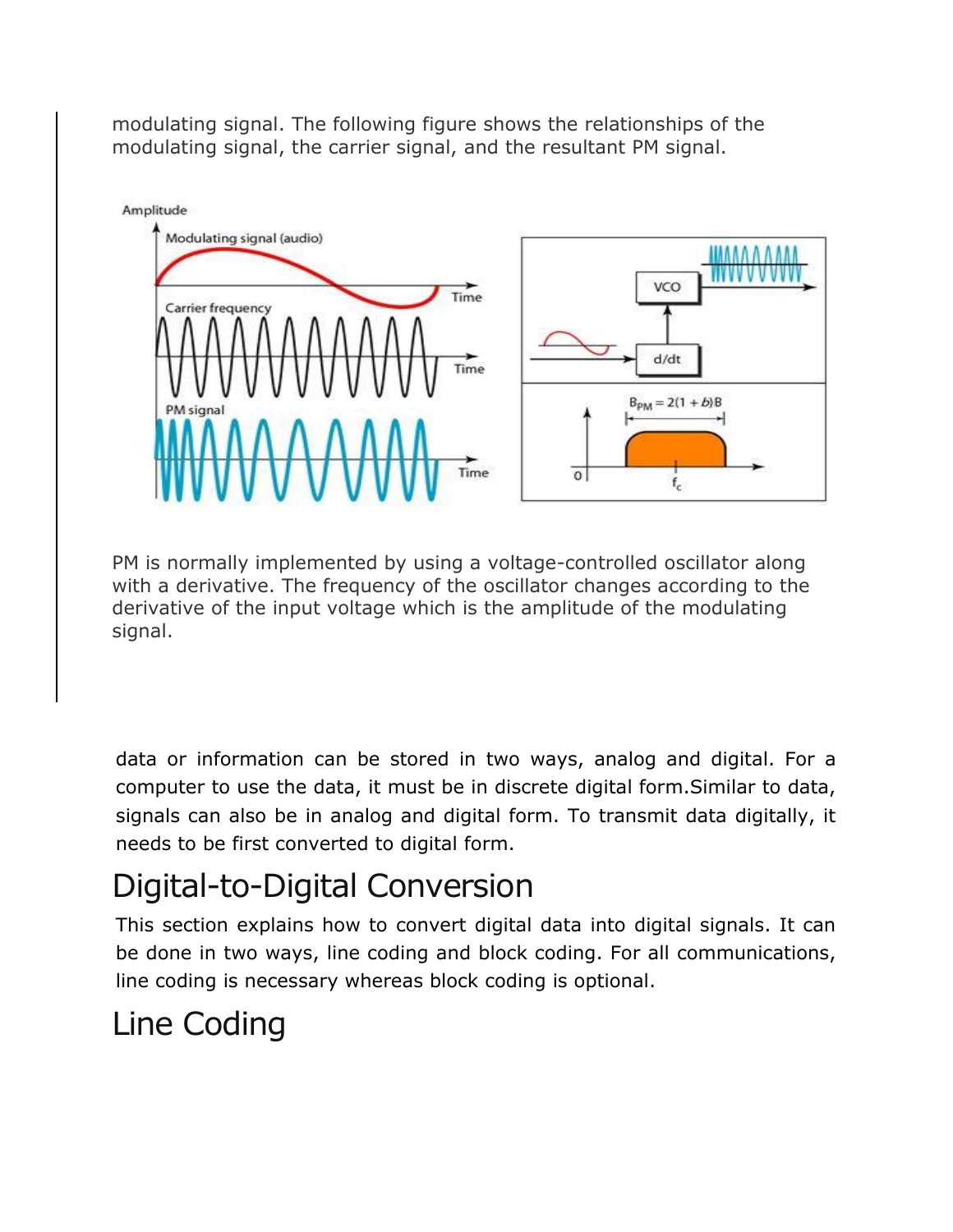The process for converting digital data into digital signal is said to be Line Coding. Digital data is found in binary format.It is represented (stored) internally as series of 1s and 0s.



Digital signal is denoted by discreet signal, which represents digital data.There are three types of line coding schemes available:



## Uni-polar Encoding

Unipolar encoding schemes use single voltage level to represent data. In this case, to represent binary 1, high voltage is transmitted and to represent 0, no voltage is transmitted. It is also called Unipolar-Non-returnto-zero, because there is no rest condition i.e. it either represents 1 or 0.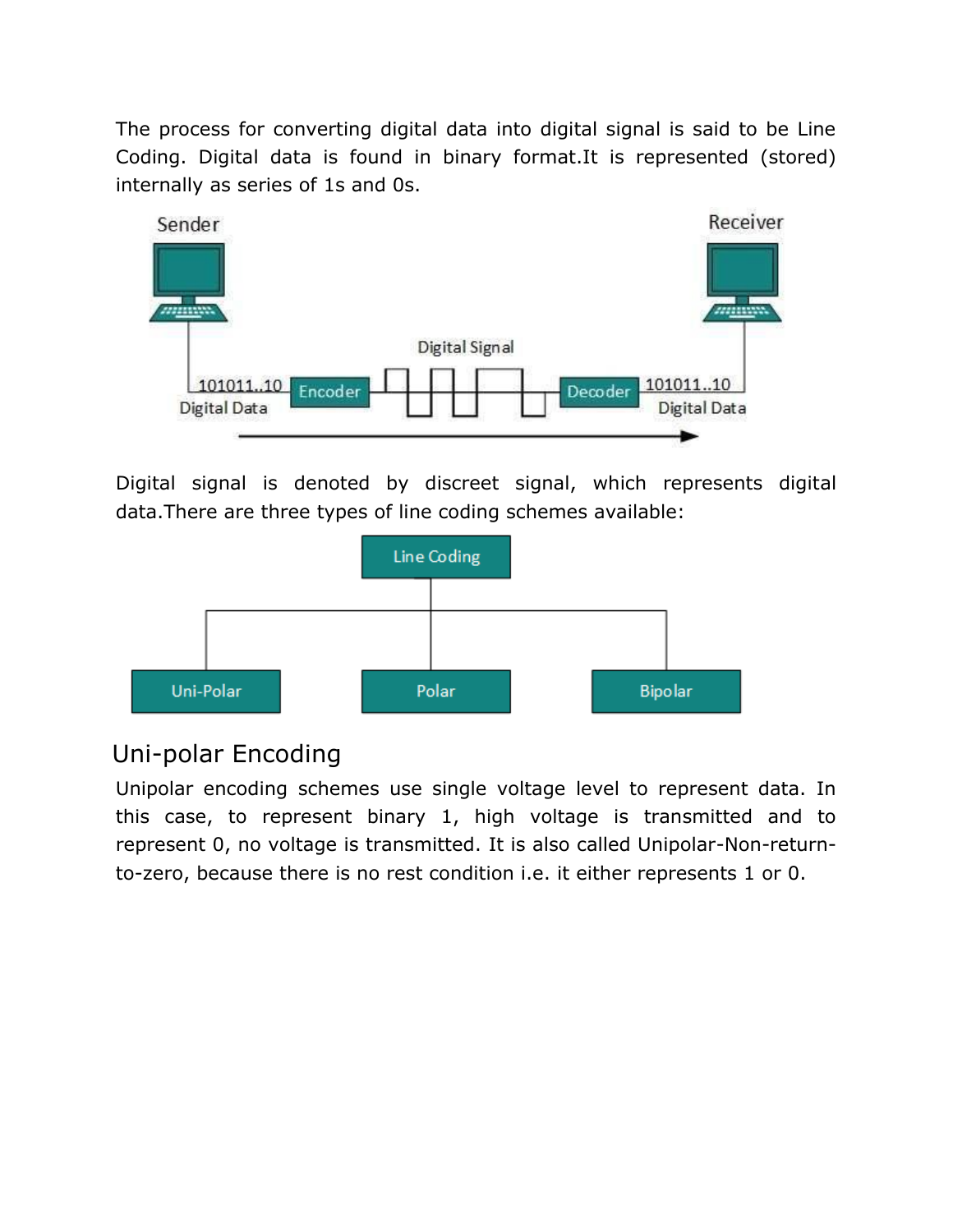

# Polar Encoding

Polar encoding scheme uses multiple voltage levels to represent binary values. Polar encodings is available in four types:

• Polar Non-Return to Zero (Polar NRZ)

It uses two different voltage levels to represent binary values. Generally, positive voltage represents 1 and negative value represents 0. It is also NRZ because there is no rest condition.

NRZ scheme has two variants: NRZ-L and NRZ-I.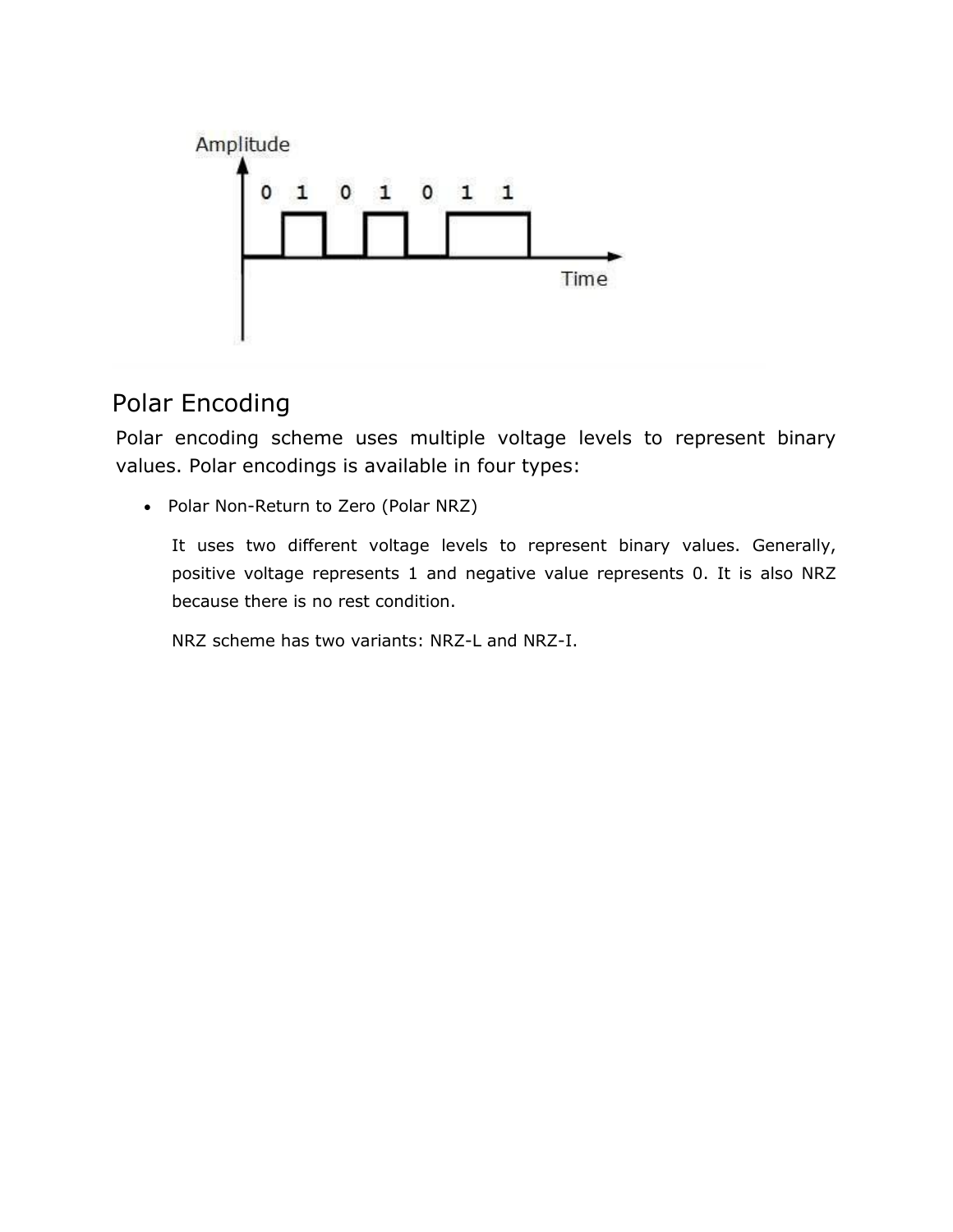

NRZ-L changes voltage level at when a different bit is encountered whereas NRZ-I changes voltage when a 1 is encountered.

• Return to Zero (RZ)

Problem with NRZ is that the receiver cannot conclude when a bit ended and when the next bit is started, in case when sender and receiver's clock are not synchronized.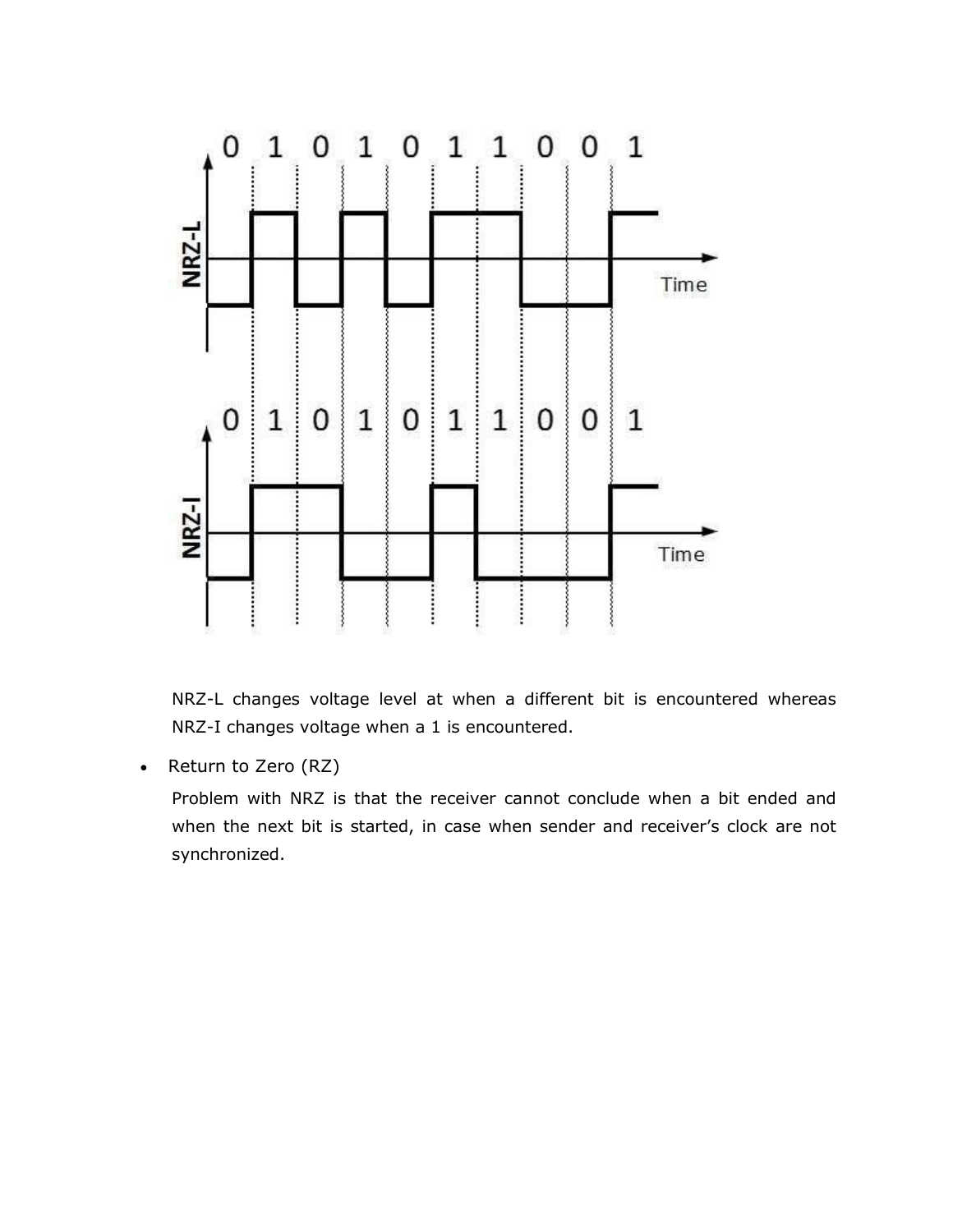

RZ uses three voltage levels, positive voltage to represent 1, negative voltage to represent 0 and zero voltage for none. Signals change during bits not between bits.

• Manchester

This encoding scheme is a combination of RZ and NRZ-L. Bit time is divided into two halves. It transits in the middle of the bit and changes phase when a different bit is encountered.

• Differential Manchester

This encoding scheme is a combination of RZ and NRZ-I. It also transit at the middle of the bit but changes phase only when 1 is encountered.

## Bipolar Encoding

Bipolar encoding uses three voltage levels, positive, negative and zero. Zero voltage represents binary 0 and bit 1 is represented by altering positive and negative voltages.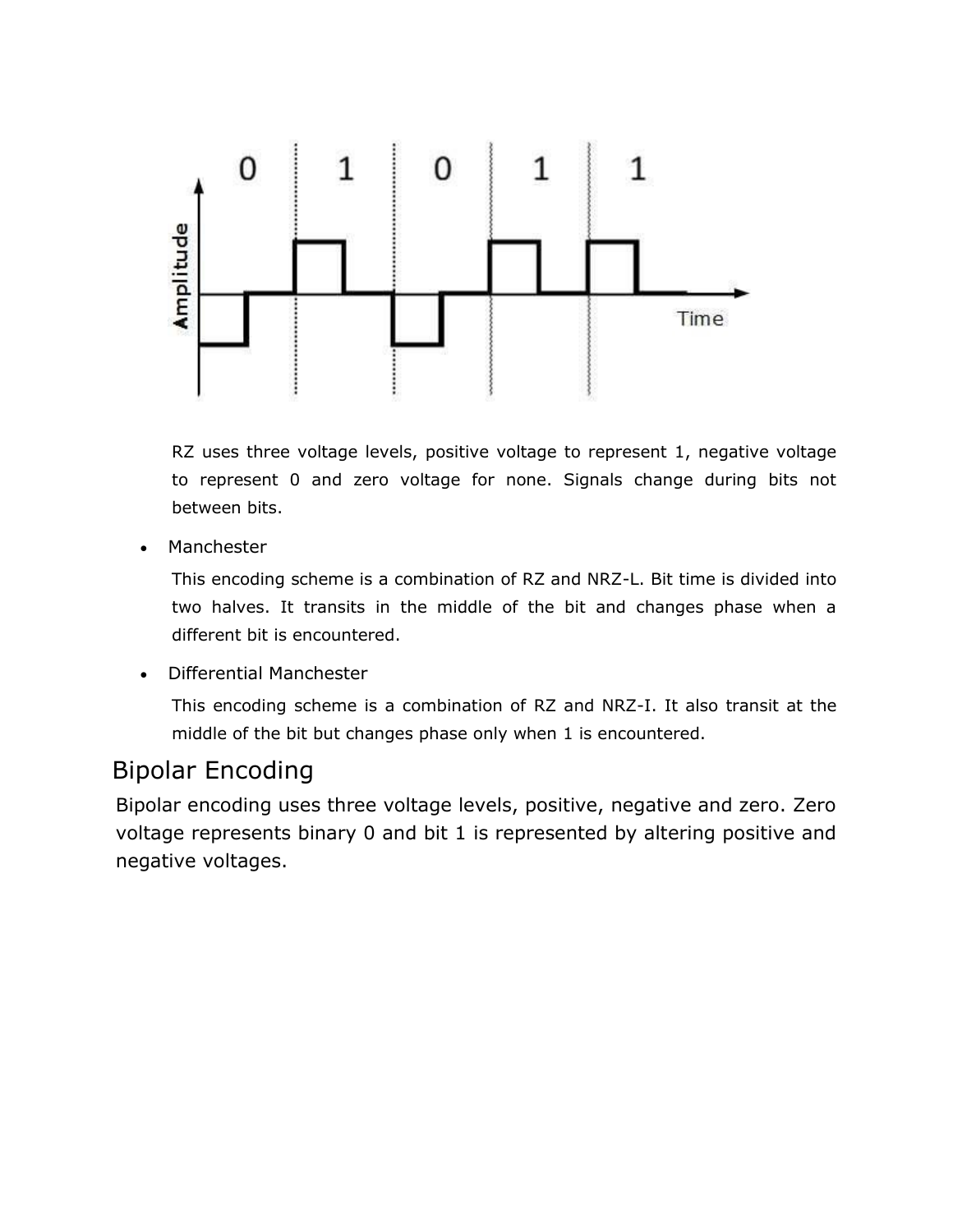

# Analog-to-Digital Conversion

Microphones create analog voice and camera creates analog videos, which are treated is analog data. To transmit this analog data over digital signals, we need analog to digital conversion.

Analog data is a continuous stream of data in the wave form whereas digital data is discrete. To convert analog wave into digital data, we use Pulse Code Modulation (PCM).

PCM is one of the most commonly used method to convert analog data into digital form. It involves three steps:

- Sampling
- Quantization
- Encoding.

Sampling

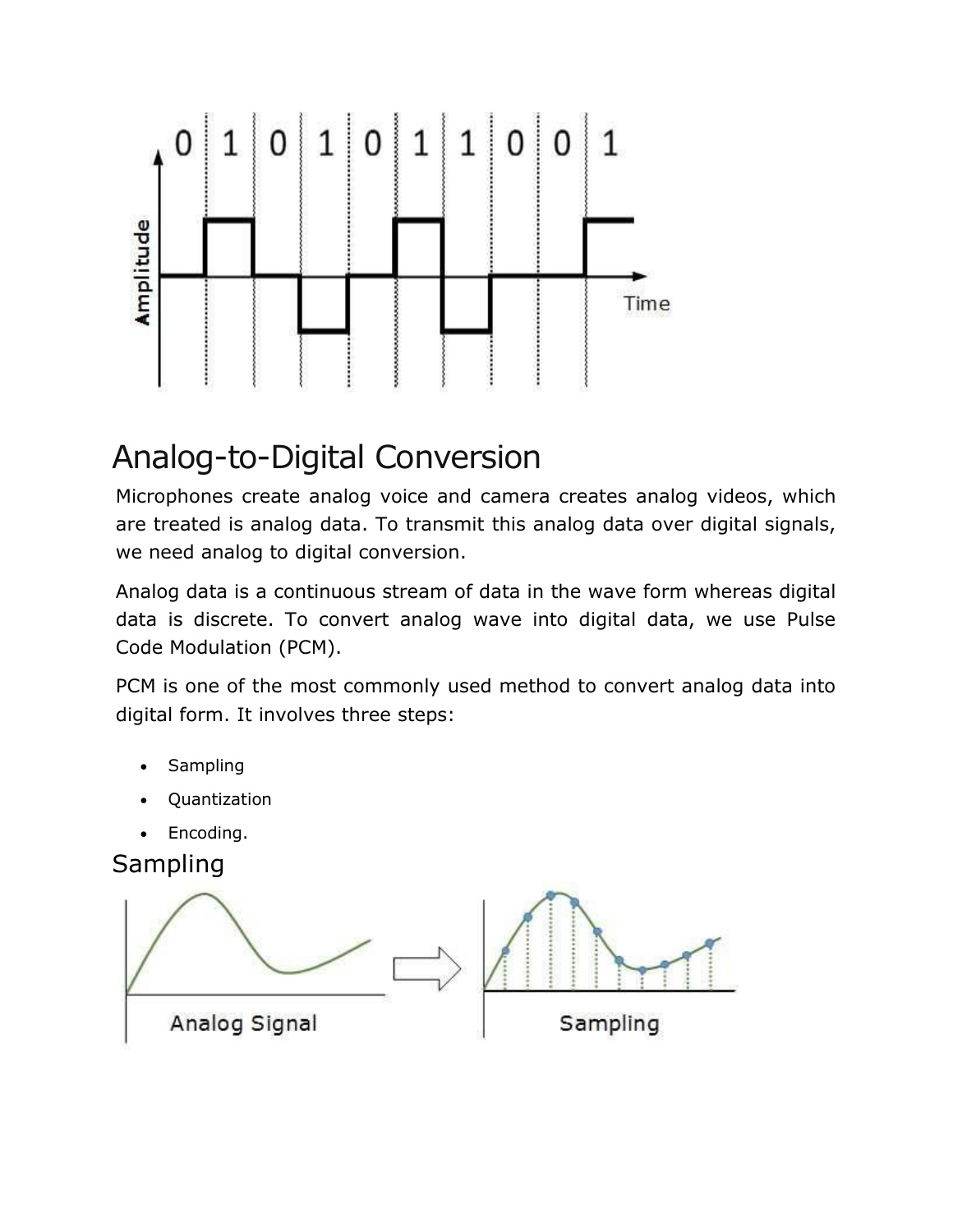The analog signal is sampled every T interval. Most important factor in sampling is the rate at which analog signal is sampled. According to Nyquist Theorem, the sampling rate must be at least two times of the highest frequency of the signal.

# Quantization



Sampling yields discrete form of continuous analog signal. Every discrete pattern shows the amplitude of the analog signal at that instance. The quantization is done between the maximum amplitude value and the minimum amplitude value. Quantization is approximation of the instantaneous analog value.

## Encoding



In encoding, each approximated value is then converted into binary format.

# Transmission Modes

The transmission mode decides how data is transmitted between two computers.The binary data in the form of 1s and 0s can be sent in two different modes: Parallel and Serial.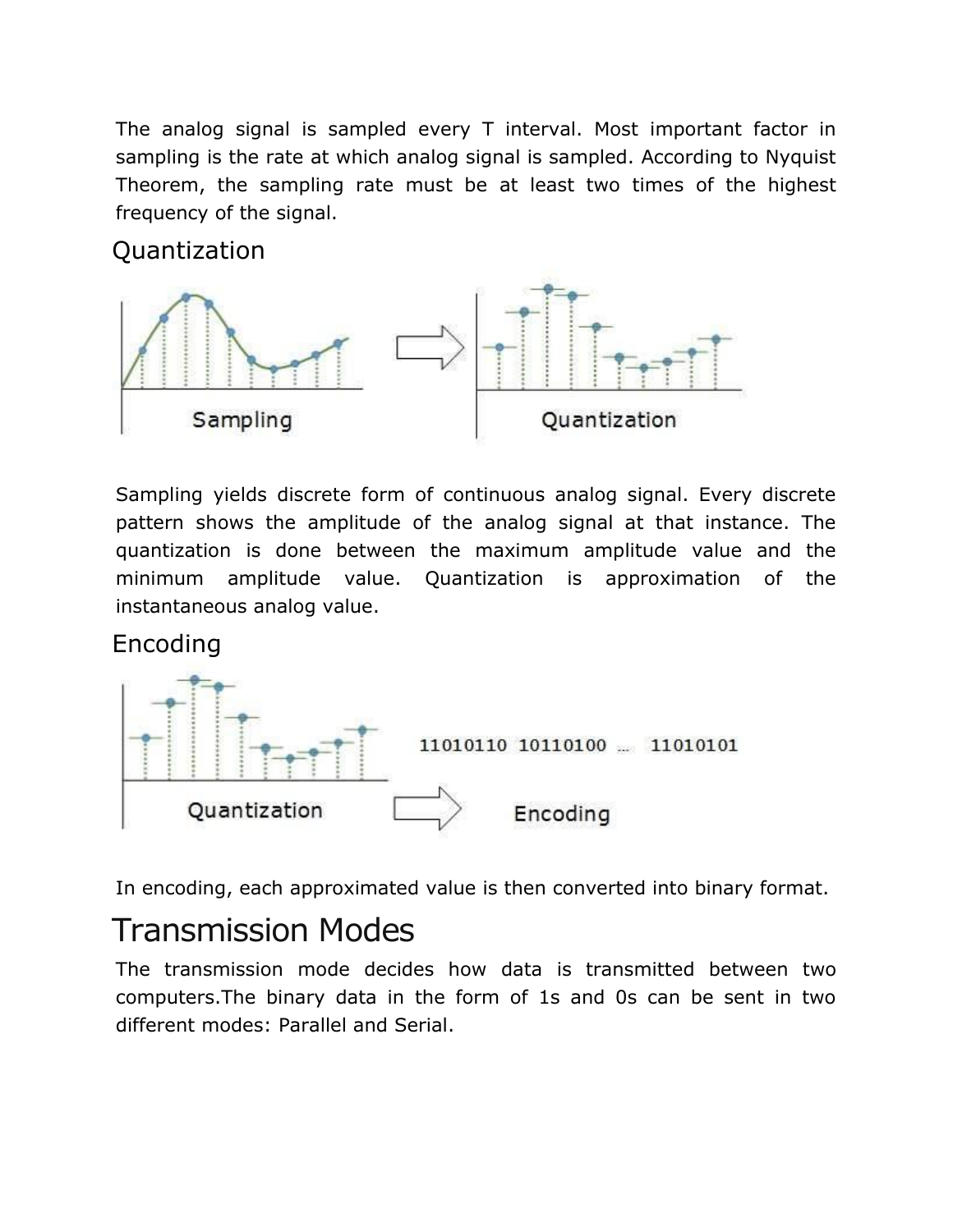# Parallel Transmission



The binary bits are organized in-to groups of fixed length. Both sender and receiver are connected in parallel with the equal number of data lines. Both computers distinguish between high order and low order data lines. The sender sends all the bits at once on all lines.Because the data lines are equal to the number of bits in a group or data frame, a complete group of bits (data frame) is sent in one go. Advantage of Parallel transmission is high speed and disadvantage is the cost of wires, as it is equal to the number of bits sent in parallel.

# Serial Transmission

In serial transmission, bits are sent one after another in a queue manner. Serial transmission requires only one communication channel.



Serial transmission can be either asynchronous or synchronous.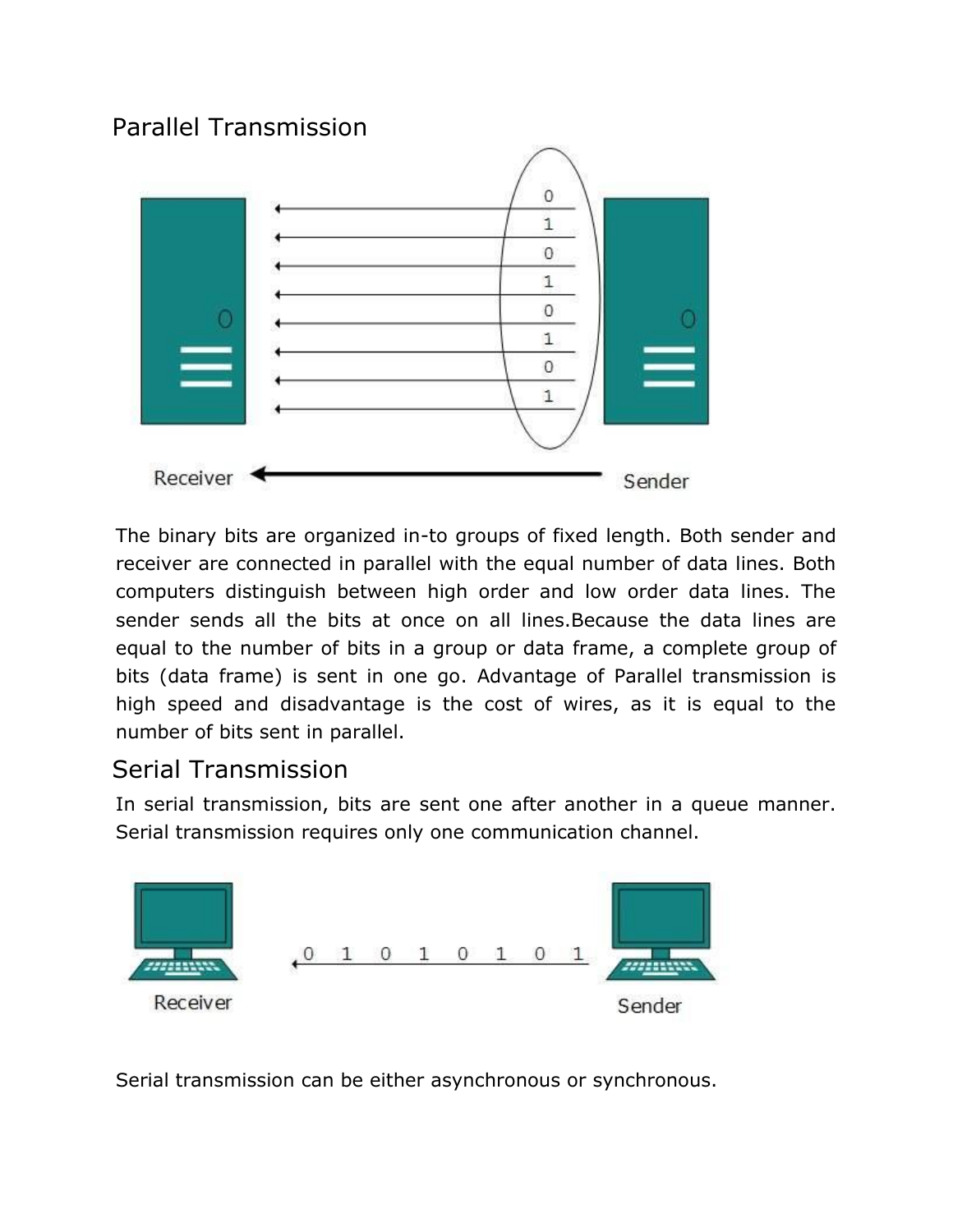# Asynchronous Serial Transmission

It is named so because there'is no importance of timing. Data-bits have specific pattern and they help receiver recognize the start and end data bits.For example, a 0 is prefixed on every data byte and one or more 1s are added at the end.

Two continuous data-frames (bytes) may have a gap between them.

# Synchronous Serial Transmission

Timing in synchronous transmission has importance as there is no mechanism followed to recognize start and end data bits.There is no pattern or prefix/suffix method. Data bits are sent in burst mode without maintaining gap between bytes (8-bits). Single burst of data bits may contain a number of bytes. Therefore, timing becomes very important.

It is up to the receiver to recognize and separate bits into bytes.The advantage of synchronous transmission is high speed, and it has no overhead of extra header and footer bits as in asynchronous transmission.

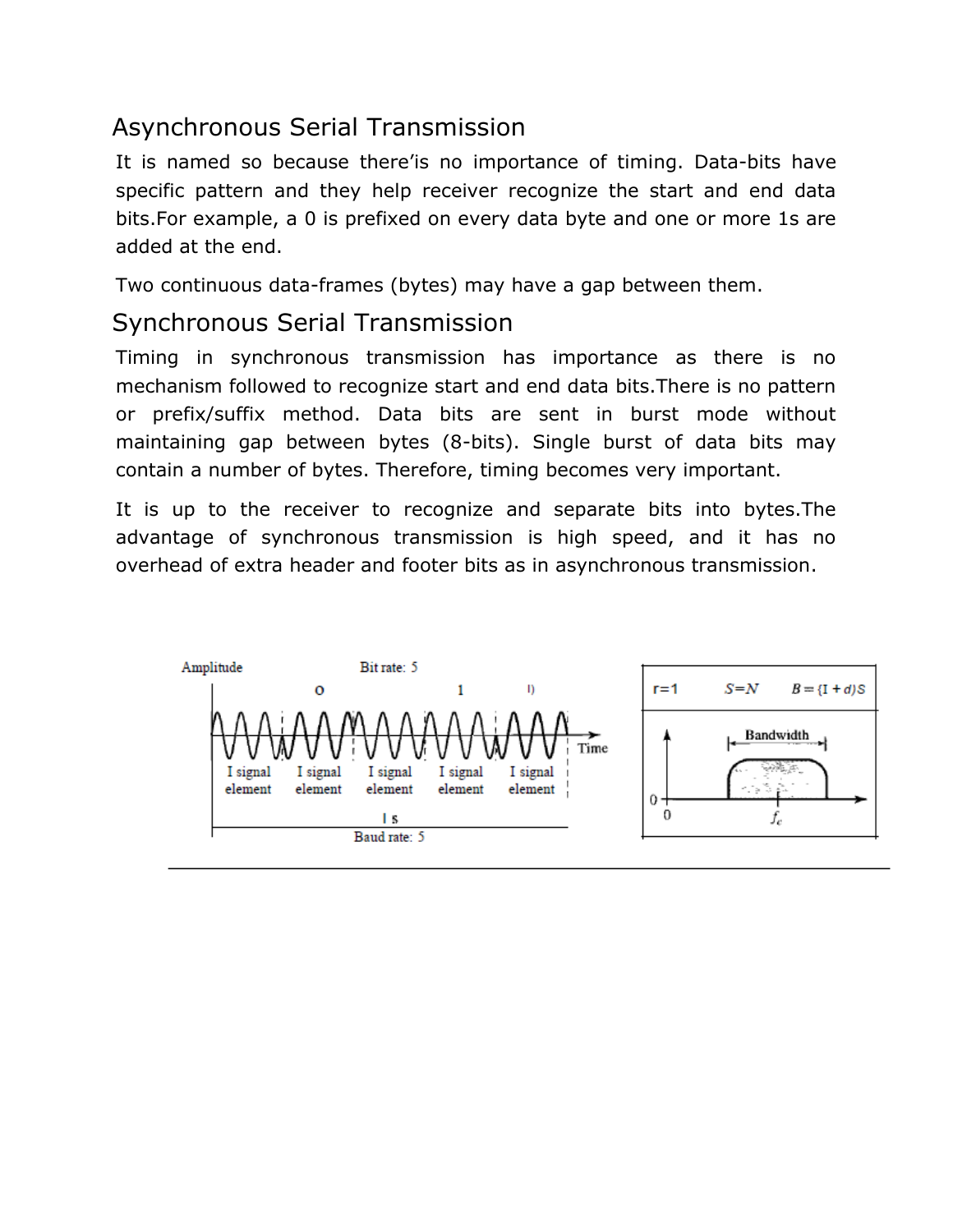### **4. MULTIPLEXING-FDM,WDM,TDM**

### MULTIPLEXING

Whenever the bandwidth of a medium linking two devices is greater than the bandwidth needs of the devices, the link can be shared. Multiplexing is the set of techniques that allows the simultaneous transmission of multiple signals across a single data link. In a multiplexed system, n lines share the bandwidth of one link. Figure 6.1 shows the basic format of a multiplexed system. The lines on the left direct their transmission streams to a multiplexer (MUX), which combines them into a single stream (many-to-one). At the receiving end, that stream is fed into a demultiplexer (DEMUX), which separates the stream back into its component transmissions (one-to-many) and directs them to their corresponding lines. In the figure, the word link refers to the physical path. The word channel refers to the portion of a link that carries a transmission between a given pair of lines. One link can have many (n) channels.



There are three basic multiplexing techniques:

Frequency-division multiplexing, wavelengthdivision multiplexing, and time-division multiplexing. The first two are techniques designed for analog signals, the third, for digital signals.

1. Frequency-Division Multiplexing

Frequency-division multiplexing (FDM) is an analog technique that can be applied when the bandwidth of a link (in hertz) is greater than the combined bandwidths of the signals to be transmitted. In FDM, signals generated by each sending device modulate different carrier frequencies. These modulated signals are then combined into a single composite signal that can be transported by the link. Carrier frequencies are separated by sufficient bandwidth to accommodate the modulated signal. These bandwidth ranges are the channels through which the various signals travel. Channels can be separated by strips of unused bandwidthguard bands-to prevent signals from overlapping. In addition, carrier frequencies must not interfere with the original data frequencies. Multiplexing Process Figure 6.4 is a conceptual illustration of the multiplexing process. Each source generates a signal of a similar frequency range. Inside the multiplexer, these similar signals modulates different carrier frequencies. The resulting modulated signals are then combined into a single composite signal that is sent out over a media link that has enough bandwidth to accommodate it.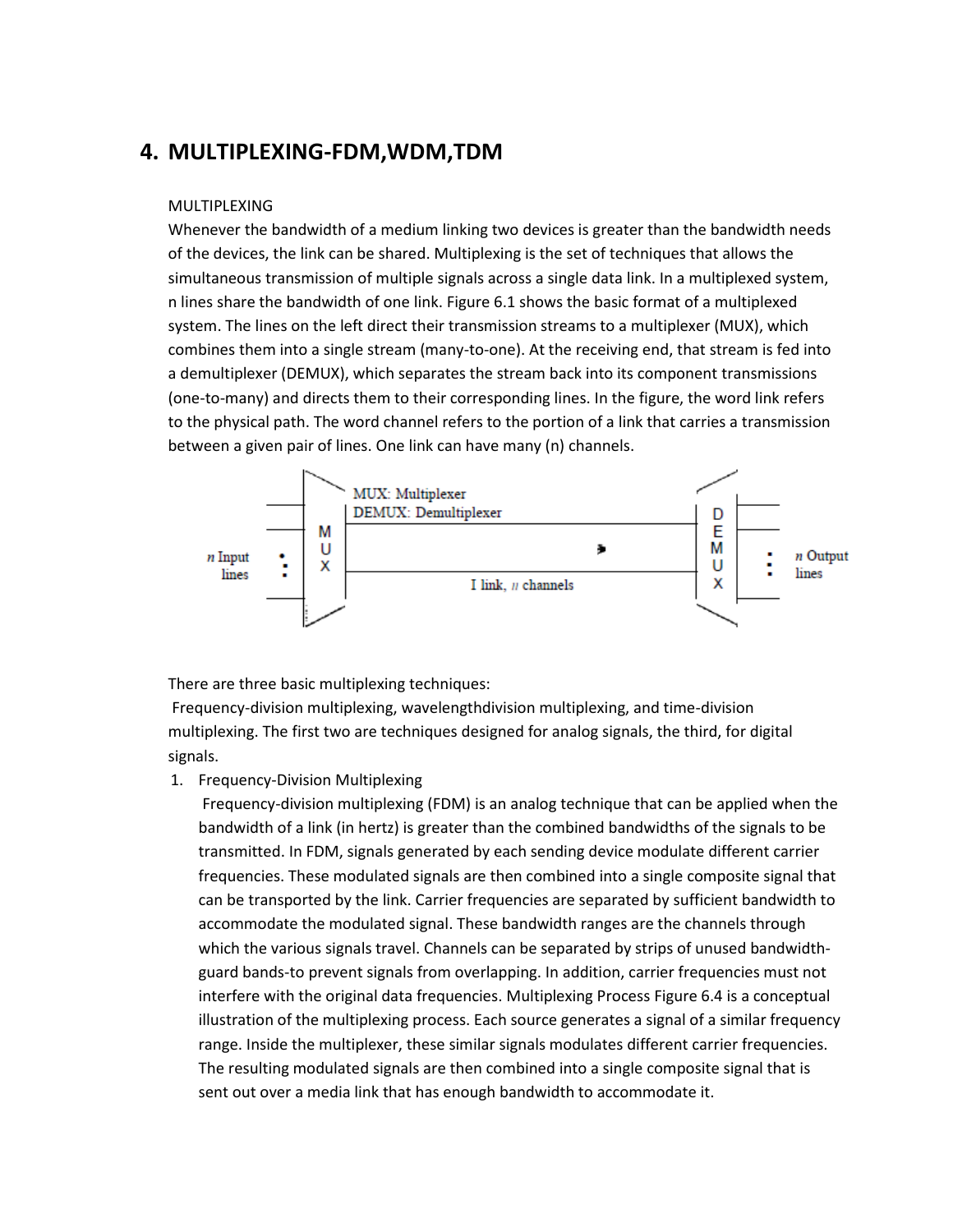

Demultiplexing Process The demultiplexer uses a series of filters to decompose the multiplexed signal into its constituent component signals. The individual signals are then passed to a demodulator that separates them from their carriers and passes them to the output lines. Figure 6.5 is a conceptual illustration of demultiplexing process.

2. Wavelength-Division Multiplexing

Wavelength-division multiplexing (WDM) is designed to use the high-data-rate capability of fiber-optic cable. The optical fiber data rate is higher than the data rate of metallic transmission cable. Using a fiber-optic cable for one single line wastes the available bandwidth. Multiplexing allows us to combine several lines into one. WDM is conceptually the same as FDM, except that the multiplexing and demultiplexing involve optical signals transmitted through fiber-optic channels. The idea is the same: We are combining different signals of different frequencies. The difference is that the frequencies are very high. Figure 6.10 gives a conceptual view of a WDM multiplexer and demultiplexer. Very narrow bands of light from different sources are combined to make a wider band of light. At the receiver, the signals are separated by the demultiplexer.

One application of WDM is the SONET network in which multiple optical fiber lines are multiplexed and demultiplexed.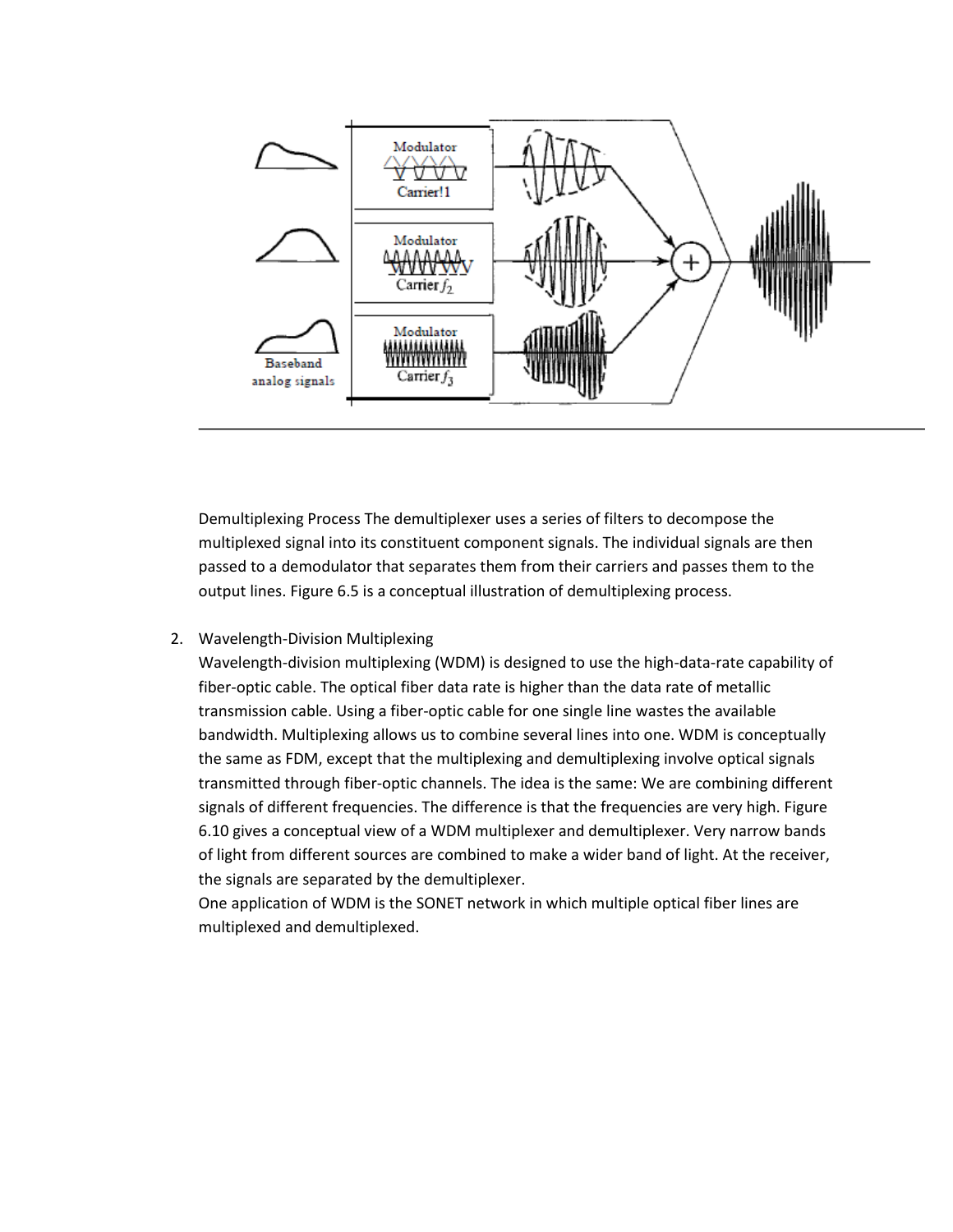Figure 6.10 Wavelength-division multiplexing



WDM is an analog multiplexing technique to combine optical signals.

3. Time-Division Multiplexing

Time Division multiplexing (TDM) is a digital process that allows several connections to share the high bandwidth of a linle Instead of sharing a portion of the bandwidth as in FDM, time is shared. Each connection occupies a portion of time in the link. Figure 6.12 gives a conceptual view of TDM. Note that the same link is used as in FDM; here, however, the link is shown sectioned by time rather than by frequency. In the figure, portions of signals 1,2,3, and 4 occupy the link sequentially.

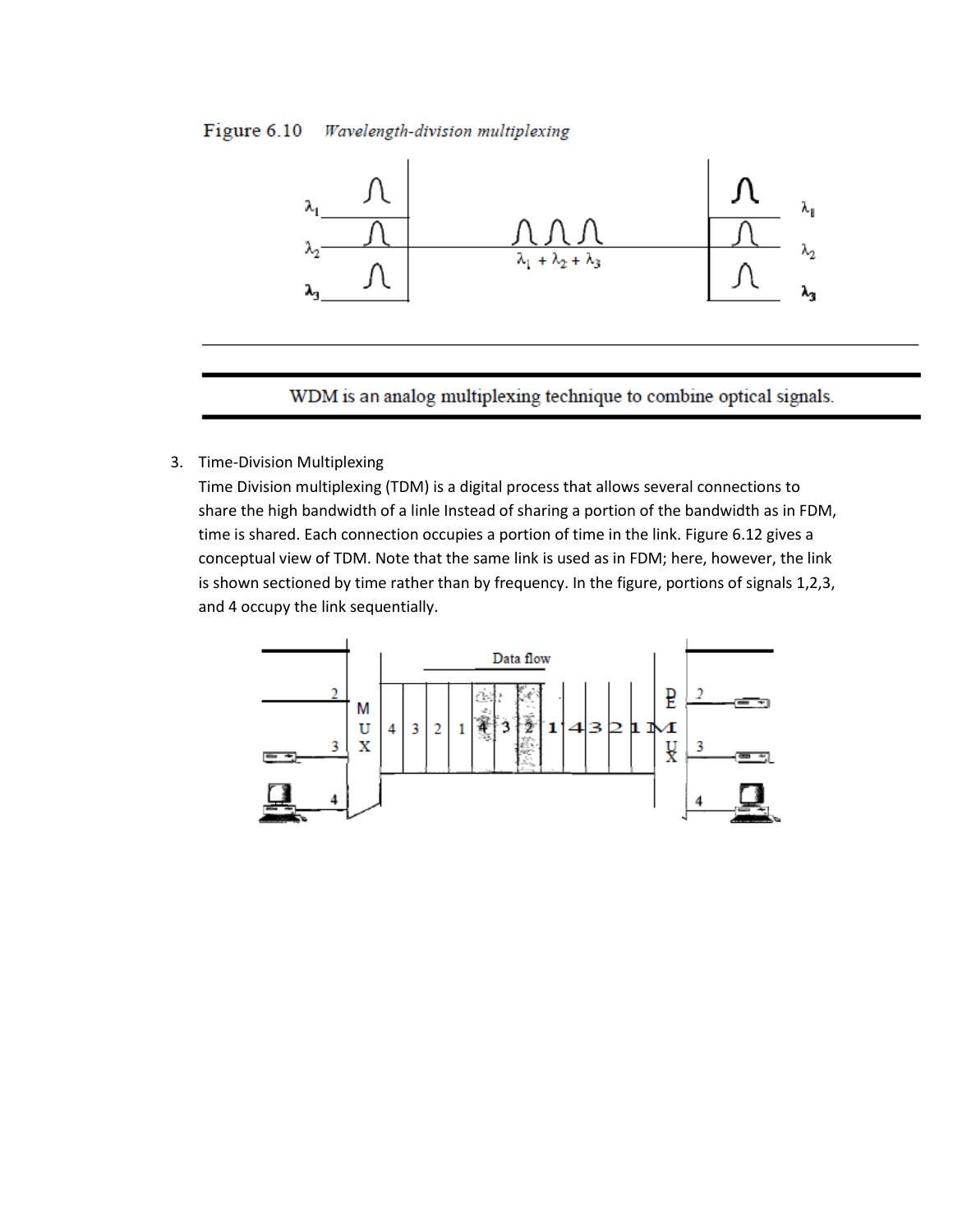#### **5.TRANSMISSION MEDIA**

TRANSMISSION MEDIA A transmission medium can be broadly defined as anything that can carry information from a source to a destination. For example, the transmission medium for two people having a dinner conversation is the air. The air can also be used to convey the message in a smoke signal or semaphore. For a written message, the transmission medium might be a mail carrier, a truck, or an airplane. In data communications the definition of the information and the transmission medium is more specific. The transmission medium is usually free space, metallic cable, or fiber-optic cable. The information is usually a signal that is the result of a conversion of data from another form. Guided Media

Guided media, which are those that provide a conduit from one device to another, include twisted-pair cable, coaxial cable, and fiber-optic cable. A signal traveling along any of these media is directed and contained by the physical limits of the medium. Twisted-pair and coaxial cable use metallic (copper) conductors that accept and transport signals in the form of electric current. Optical fiber is a cable that accepts and transports signals in the form of light.

1. Twisted-Pair Cable

A twisted pair consists of two conductors (normally copper), each with its own plastic insulation, twisted together.



One of the wires is used to carry signals to the receiver, and the other is used only as a ground reference. The receiver uses the difference between the two. In addition to the signal sent by the sender on one of the wires, interference (noise) and crosstalk may affect both wires and create unwanted signals. If the two wires are parallel, the effect of these unwanted signals is not the same in both wires because they are at different locations relative to the noise or crosstalk sources (e,g., one is closer and the other is farther). This results in a difference at the receiver. By twisting the pairs, a balance is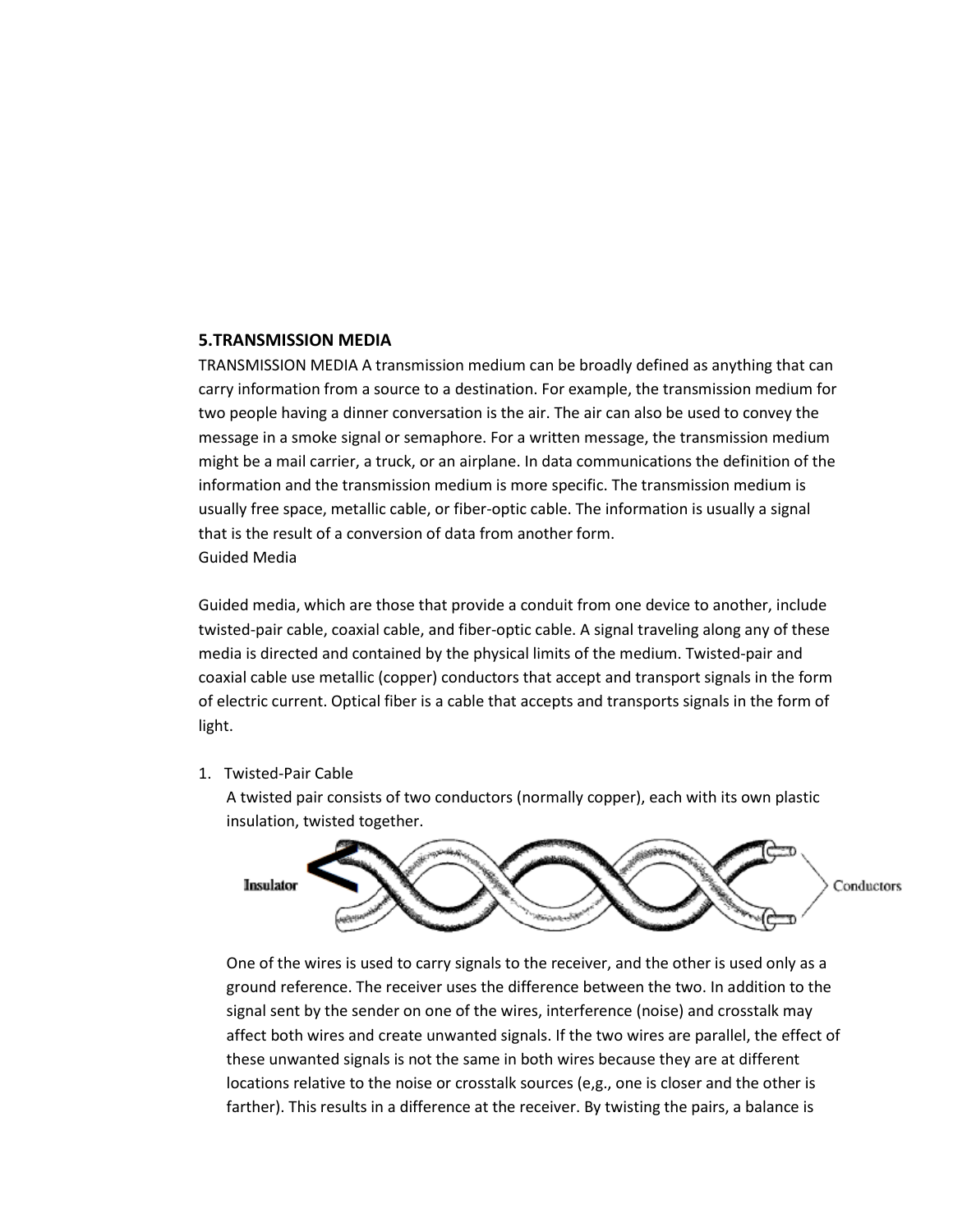maintained. For example, suppose in one twist, one wire is closer to the noise source and the other is farther; in the next twist, the reverse is true. Twisting makes it probable that both wires are equally affected by external influences (noise or crosstalk). This means that the receiver, which calculates the difference between the two, receives no unwanted signals. The unwanted signals are mostly canceled out. From the above discussion, it is clear that the number of twists per unit of length (e.g., inch) has some effect on the quality of the cable.

#### Applications

Twisted-pair cables are used in telephone lines to provide voice and data channels. The local loop-the line that connects subscribers to the central telephone office-commonly consists of unshielded twisted-pair cables. The DSL lines that are used by the telephone companies to provide high-data-rate connections also use the high-bandwidth capability of unshielded twistedpair cables. Local-area networks, such as lOBase-T and lOOBase-T, also use twisted-pair cables.

2. Coaxial Cable

Coaxial cable (or coax) carries signals of higher frequency ranges than those in twisted pair cable, in part because the two media are constructed quite differently. Instead of having two wires, coax has a central core conductor of solid or stranded wire (usually copper) enclosed in an insulating sheath, which is, in turn, encased in an outer conductor of metal foil, braid, or a combination of the two. The outer metallic wrapping serves both as a shield against noise and as the second conductor, which completes the circuit. This outer conductor is also enclosed in an insulating sheath, and the whole cable is protected by a plastic cover .



#### Applications

Coaxial cable was widely used in analog telephone networks where a single coaxial network could carry 10,000 voice signals. Later it was used in digital telephone networks where a single coaxial cable could carry digital data up to 600 Mbps. However, coaxial cable in telephone networks has largely been replaced today with fiber-optic cable. Cable TV networks also use coaxial cables. In the traditional cable TV network, the entire network used coaxial cable. Later, however, cable TV providers replaced most of the media with fiber-optic cable; hybrid networks use coaxial cable only at the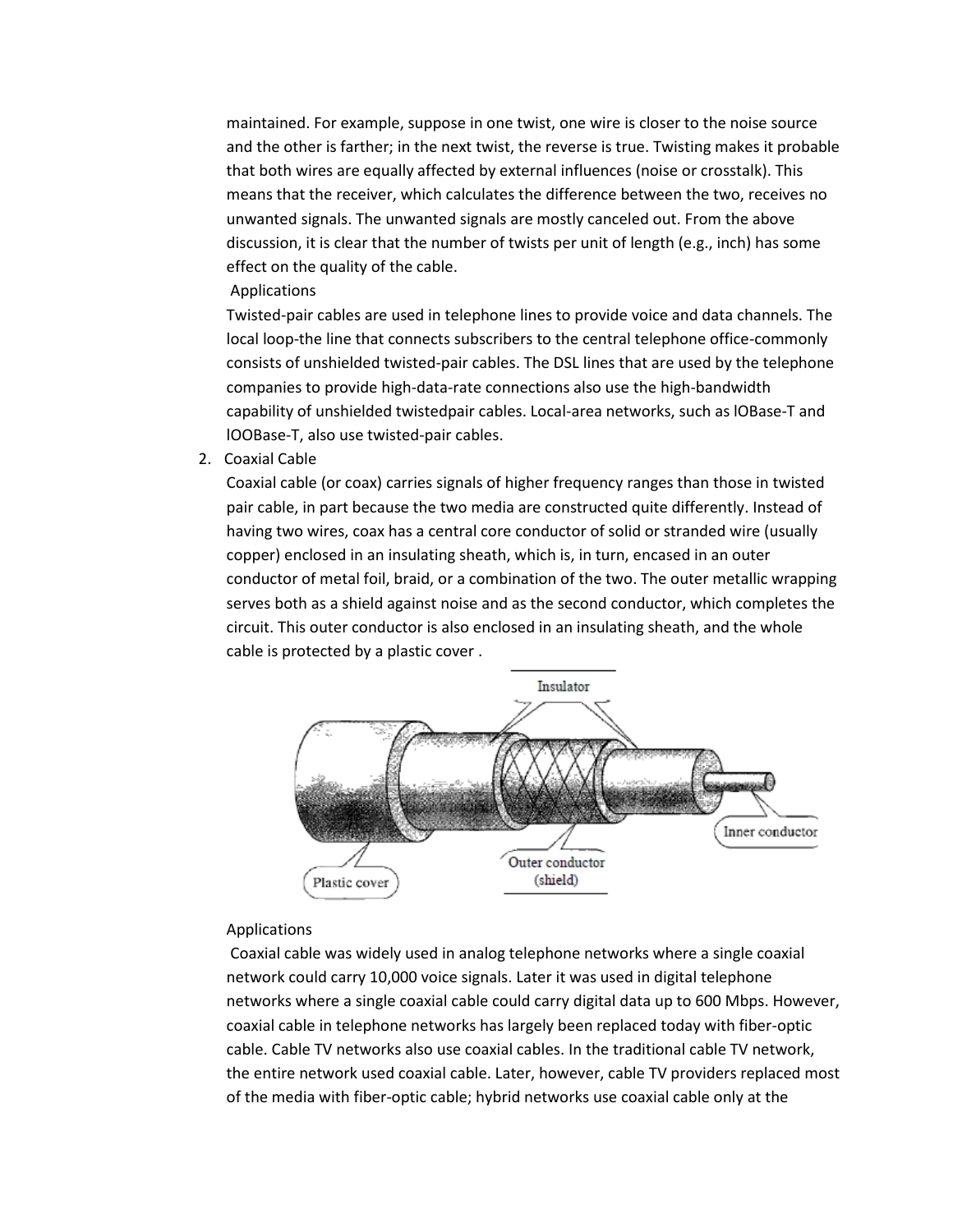network boundaries, near the consumer premises. Cable TV uses RG-59 coaxial cable. Another common application of coaxial cable is in traditional Ethernet LANs. Because of its high bandwidth, and consequently high data rate, coaxial cable was chosen for digital transmission in early Ethernet LANs.

3. Fiber Optic Cable:

A fiber-optic cable is made of glass or plastic and transmits signals in the form of light. To understand optical fiber, we first need to explore several aspects of the nature of light. Light travels in a straight line as long as it is moving through a single uniform If a ray of light traveling through one substance suddenly enters another substance (of a different density), the ray changes direction. Optical fibers use reflection to guide light through a channel. A glass or plastic core is surrounded by a cladding of less dense glass or plastic. The difference in density of the two materials must be such that a beam of light moving through the core is reflected off the cladding instead of being refracted into it.

#### Applications

Fiber-optic cable is often found in backbone networks because its wide bandwidth is costeffective. Today, with wavelength-division multiplexing (WDM), we can transfer data at a rate of 1600 Gbps. The SONET network provides such a backbone .



Advantages and Disadvantages of Optical Fiber

#### Advantages

Fiber-optic cable has several advantages over metallic cable (twisted pair or coaxial). a. Higher bandwidth. Fiber-optic cable can support dramatically higher bandwidths (and hence data rates) than either twisted-pair or coaxial cable. Currently, data rates and bandwidth utilization over fiber-optic cable are limited not by the medium but by the signal generation and reception technology available.

b. Less signal attenuation. Fiber-optic transmission distance is significantly greater than that of other guided media. A signal can run for 50 km without requiring regeneration. We need repeaters every 5 km for coaxial or twisted-pair cable.

c. Immunity to electromagnetic interference. Electromagnetic noise cannot affect fiberoptic cables.

d. Resistance to corrosive materials. Glass is more resistant to corrosive materials than copper.

e. Light weight. Fiber-optic cables are much lighter than copper cables.

f. Greater immunity to tapping. Fiber-optic cables are more immune to tapping than copper cables. Copper cables create antenna effects that can easily be tapped.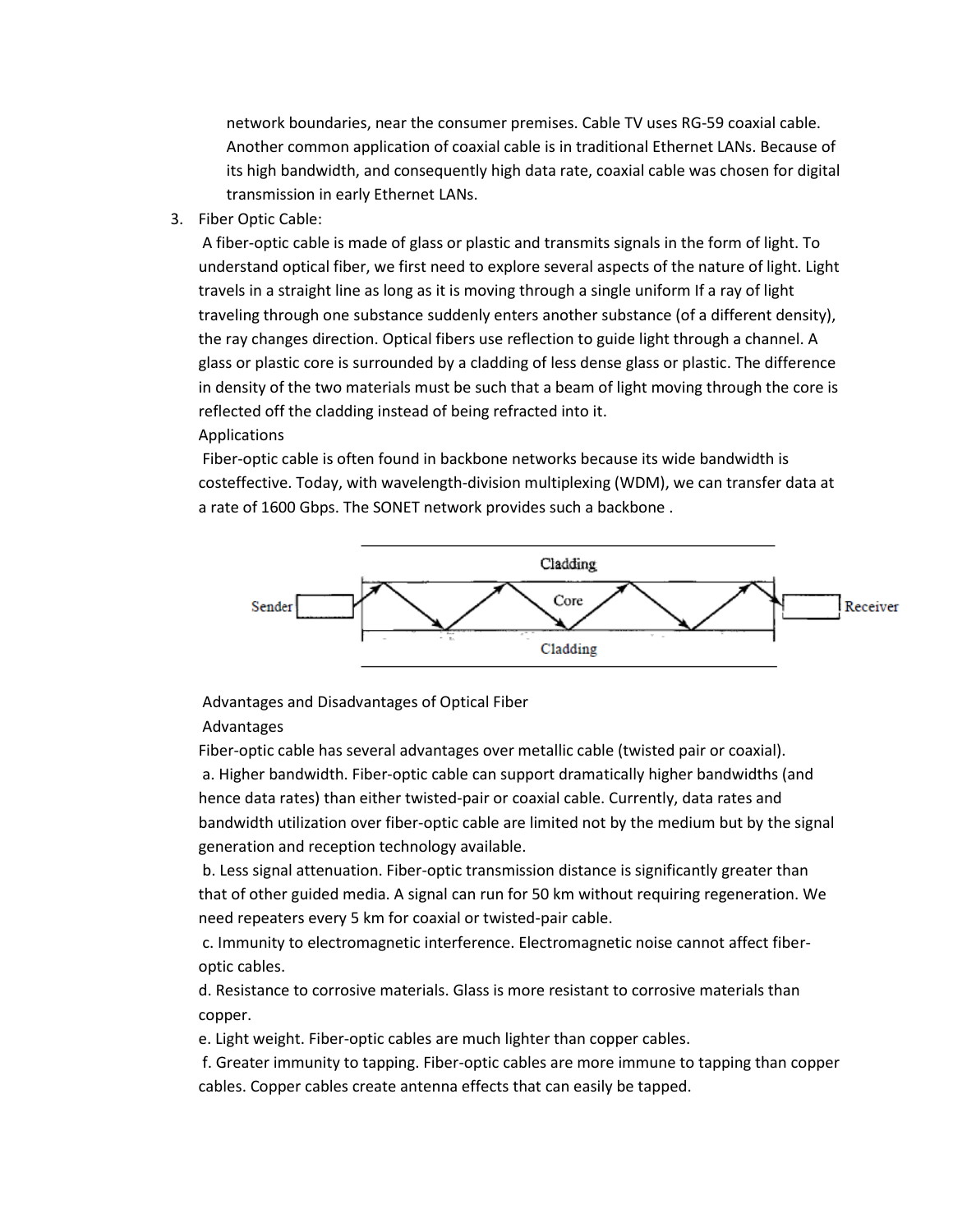#### Disadvantages

There are some disadvantages in the use of optical fiber.

a. Installation and maintenance. Fiber-optic cable is a relatively new technology. Its installation and maintenance require expertise that is not yet available everywhere. b. Unidirectional light propagation. Propagation of light is unidirectional. If we need bidirectional communication, two fibers are needed.

c. Cost. The cable and the interfaces are relatively more expensive than those of other guided media. If the demand for bandwidth is not high, often the use of optical fiber cannot be justified.

#### UNGUIDED MEDIA:

### **WIRELESS**

Unguided media transport electromagnetic waves without using a physical conductor. This type of communication is often referred to as wireless communication.



Signals are normally broadcast through free space and thus are available to anyone who has a device capable of receiving them. Unguided signals can travel from the source to destination in several ways: ground propagation, sky propagation, and line-ofsight propagation. In ground propagation, radio waves travel through the lowest portion of the atmosphere, hugging the earth. These lowfrequency signals emanate in all directions from the transmitting antenna and follow the curvature of the planet. Distance depends on the amount of power in the signal: The greater the power, the greater the distance. In sky propagation, higher-frequency radio waves radiate upward into the ionosphere where they are reflected back to earth. This type of transmission allows for greater distances with lower output power. In line-or-sight propagation, very high-frequency signals are transmitted in straight lines directly from antenna to antenna. Antennas must be directional, facing each other, and either tall enough or close enough together not to be affected by the curvature of the earth. Line-of-sight propagation is tricky because radio transmissions cannot be completely focused.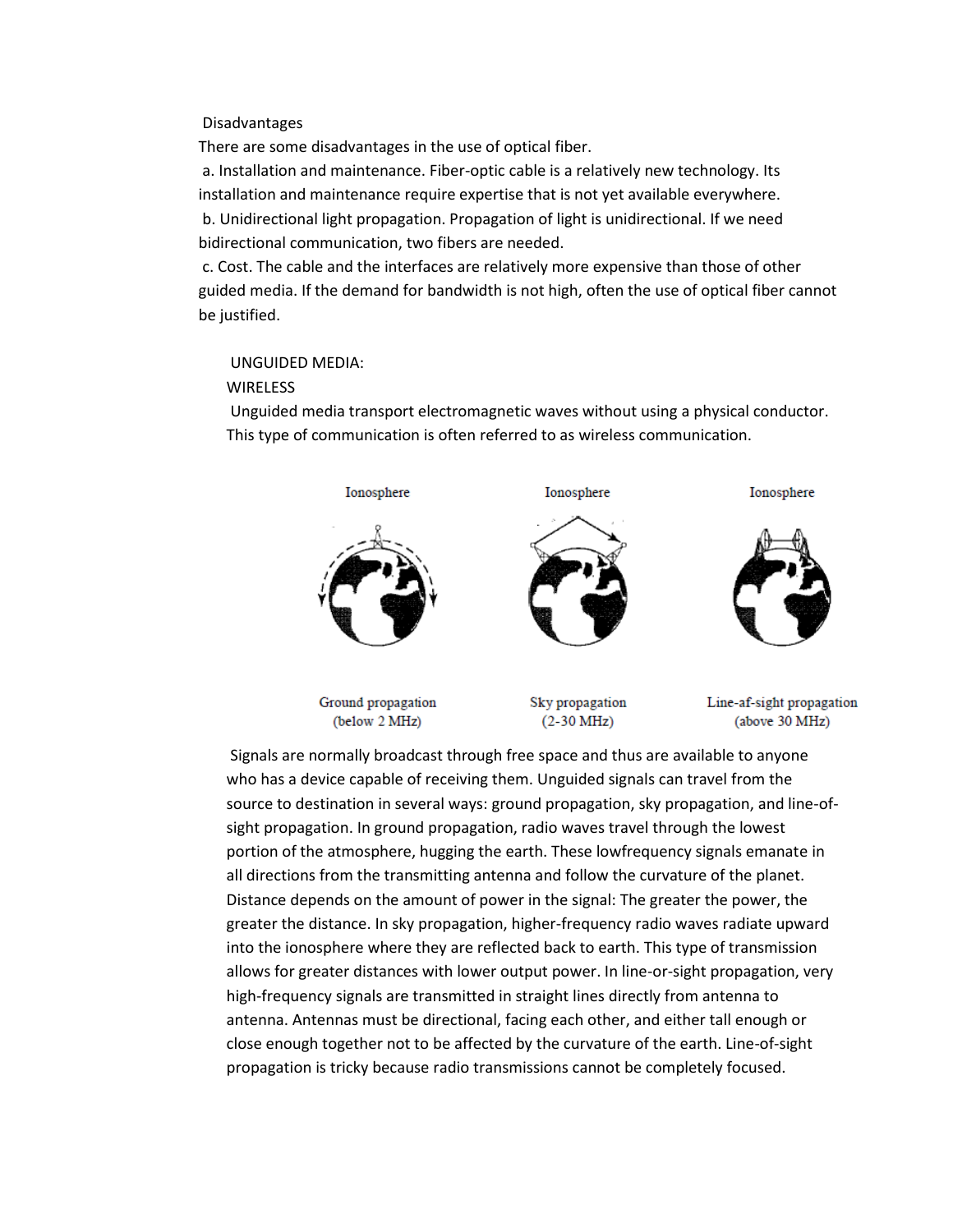1. Radio Waves

Waves ranging in frequencies between 3 kHz and 1 GHz are called radio waves. Radio waves, for the most part, are omnidirectional. When an antenna transmits radio waves, they are propagated in all directions. This means that the sending and receiving antennas do not have to be aligned. A sending antenna sends waves that can be received by any receiving antenna. The omnidirectional property has a disadvantage, too. The radio waves transmitted by one antenna are susceptible to interference by another antenna that may send signals using the same frequency or band. Radio waves, particularly those waves that propagate in the sky mode, can travel long distances. This makes radio waves a good candidate for long-distance broadcasting such as AM radio. Radio waves, particularly those of low and medium frequencies, can penetrate walls. This characteristic can be both an advantage and a disadvantage. It is an advantage because, for example, an AM radio can receive signals inside a building. It is a disadvantage because we cannot isolate a communication to just inside or outside a building. The radio wave band is relatively narrow, just under 1 GHz, compared to the microwave band. When this band is divided into sub bands, the sub bands are also narrow, leading to a low data rate for digital communications.



#### Applications

The omnidirectional characteristics of radio waves make them useful for multicasting, in which there is one sender but many receivers. AM and FM radio, television, maritime radio, cordless phones, and paging are examples of multicasting.

2. Microwaves

Electromagnetic waves having frequencies between I and 300 GHz are called microwaves. Microwaves are unidirectional. When an antenna transmits microwave waves, they can be narrowly focused. This means that the sending and receiving antennas need to be aligned. The unidirectional property has an obvious advantage.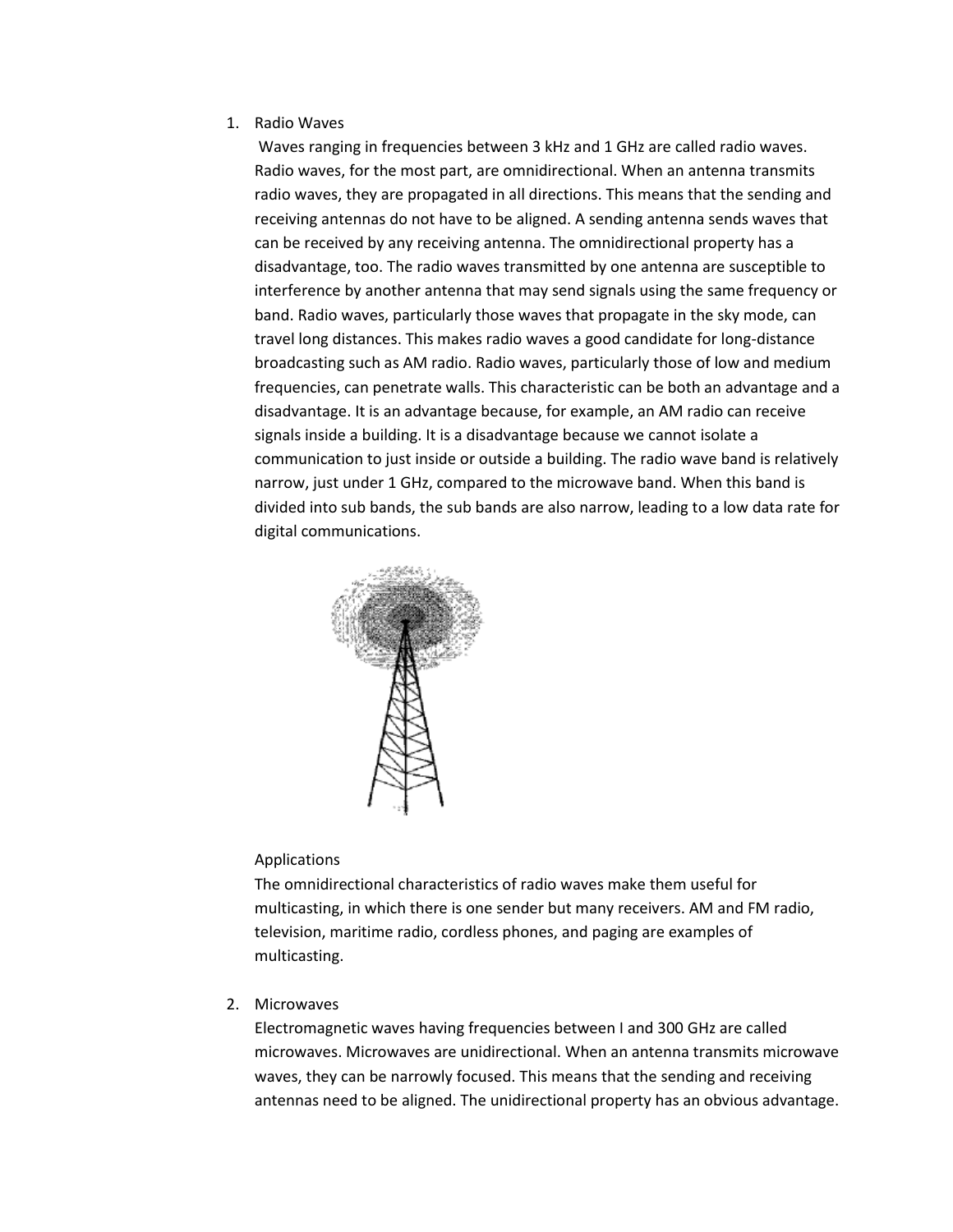A pair of antennas can be aligned without interfering with another pair of aligned antennas.

The following describes some characteristics of microwave propagation: a. Microwave propagation is line-of-sight. Since the towers with the mounted antennas need to be in direct sight of each other, towers that are far apart need to be very tall. The curvature of the earth as well as other blocking obstacles do not allow two short towers to communicate by using microwaves. Repeaters are often needed for long distance communication.

b. Very high-frequency microwaves cannot penetrate walls. This characteristic can be a disadvantage if receivers are inside buildings.

c. The microwave band is relatively wide, almost 299 GHz. Therefore wider sub bands can be assigned, and a high data rate is possible d. Use of certain portions of the band requires permission from authorities.

#### 3. Infrared

Infrared waves, with frequencies from 300 GHz to 400 THz (wavelengths from 1 mm to 770 nm), can be used for short-range communication. Infrared waves, having high frequencies, cannot penetrate walls. This advantageous characteristic prevents interference between one system and another; a short-range communication system in one room cannot be affected by another system in the next room. When we use our infrared remote control, we do not interfere with the use of the remote by our neighbors. However, this same characteristic makes infrared signals useless for long-range communication. In addition, we cannot use infrared waves outside a building because the sun's rays contain infrared waves that can interfere with the communication.

#### Applications

The infrared band, almost 400 THz, has an excellent potential for data transmission. Such a wide bandwidth can be used to transmit digital data with a very high data rate. The Infrared Data Association (IrDA), an association for sponsoring the use of infrared waves, has established standards for using these signals for communication between devices such as keyboards, mice, PCs, and printers. For example, some manufacturers provide a special port called the IrDA port that

allows a wireless keyboard to communicate with a PC. The standard originally defined a data rate of 75 kbps for a distance up to 8 m. The recent standard defines a data rate of 4 Mbps. Infrared signals defined by IrDA transmit through line of sight; the IrDA port on the keyboard needs to point to the PC for transmission to occur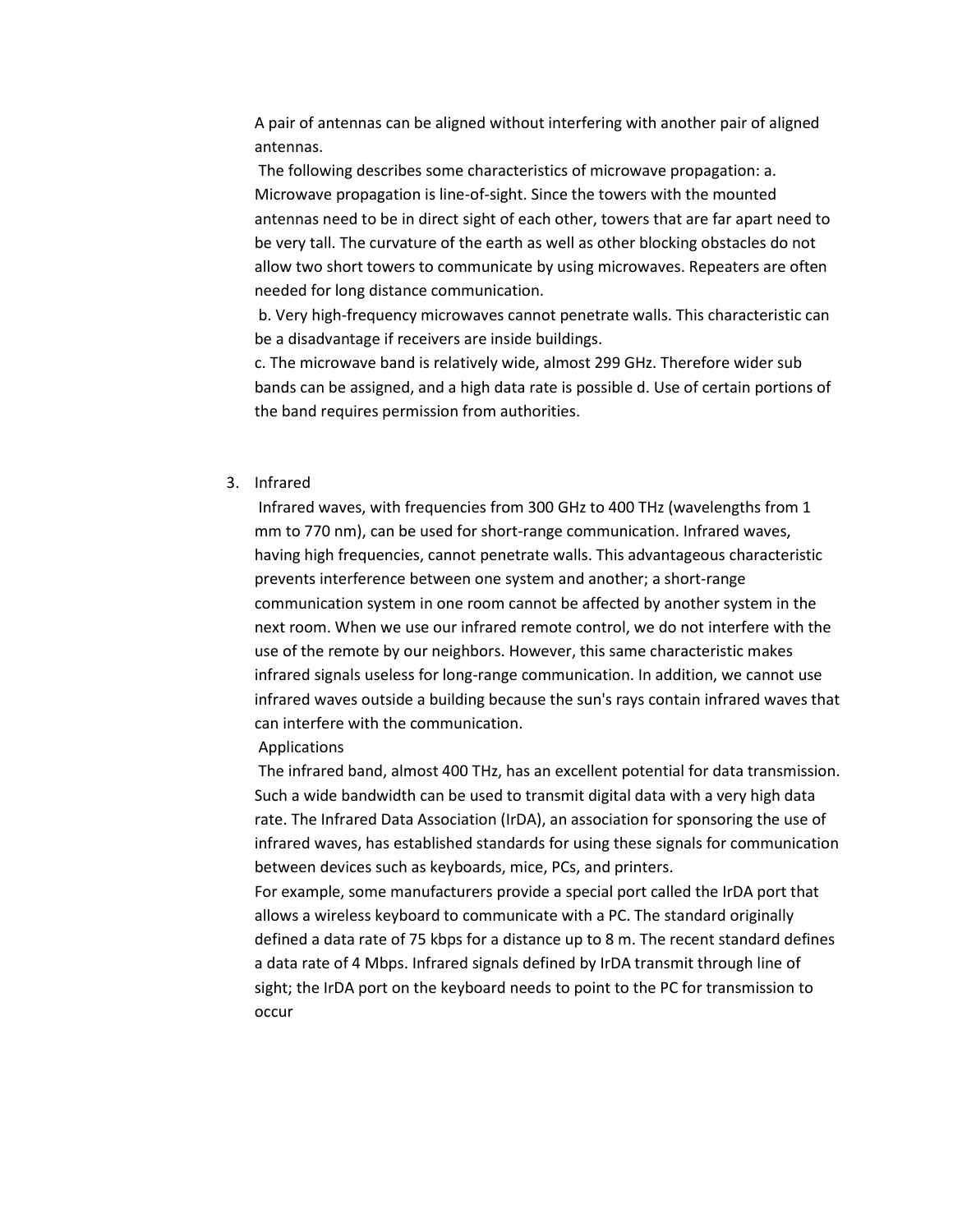### **6.ERROR DETECTION AND CORRECTION**

There are many reasons such as noise, cross-talk etc., which may help data to get corrupted during transmission. The upper layers work on some generalized view of network architecture and are not aware of actual hardware data processing.Hence, the upper layers expect error-free transmission between the systems. Most of the applications would not function expectedly if they receive erroneous data. Applications such as voice and video may not be that affected and with some errors they may still function well.

Data-link layer uses some error control mechanism to ensure that frames (data bit streams) are transmitted with certain level of accuracy. But to understand how errors is controlled, it is essential to know what types of errors may occur.

# Types of Errors

There may be three types of errors:

• **Single bit error**



In a frame, there is only one bit, anywhere though, which is corrupt.

• **Multiple bits error**



Frame is received with more than one bits in corrupted state.

• **Burst error**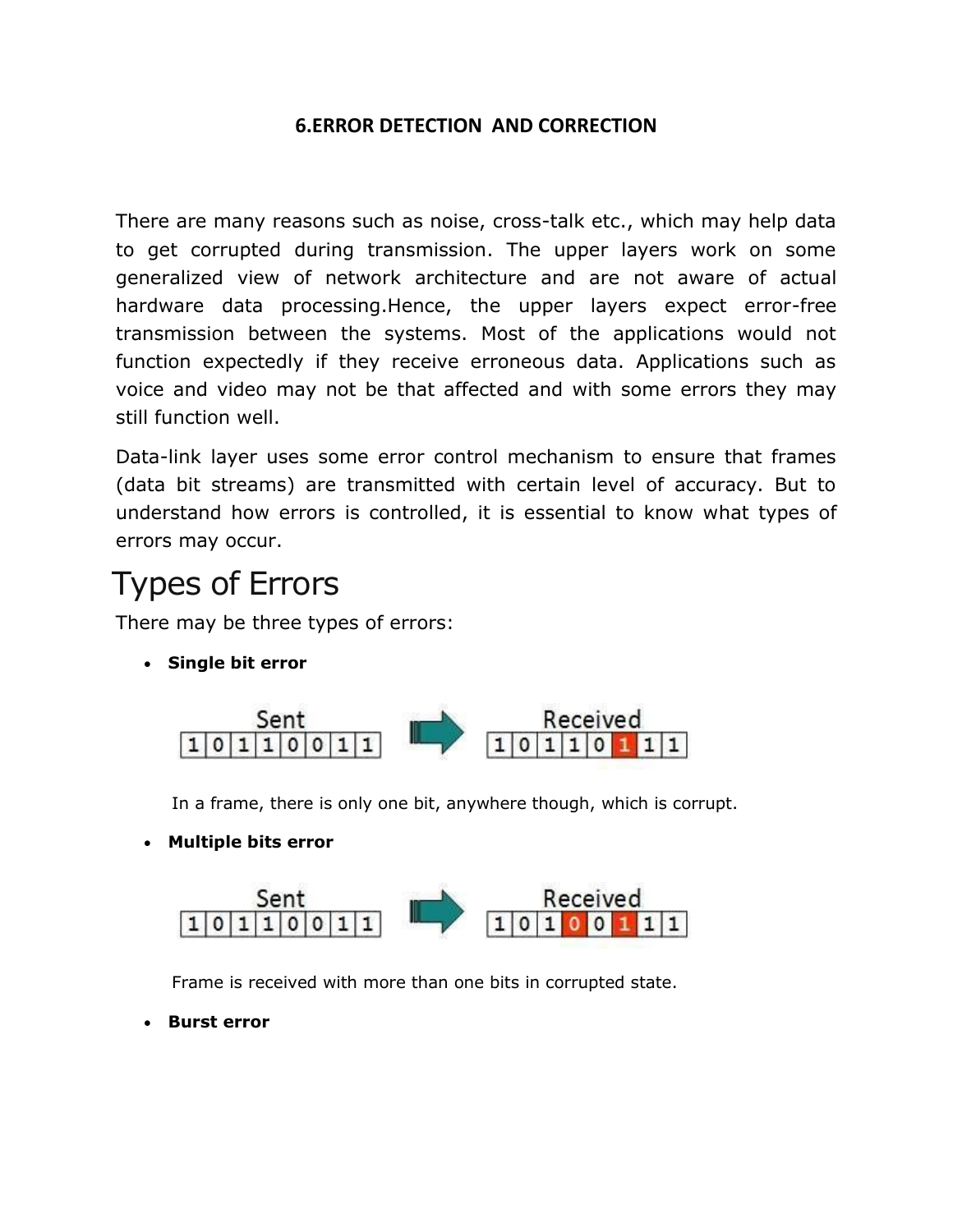

Frame contains more than1 consecutive bits corrupted.

Error control mechanism may involve two possible ways:

- Error detection
- Error correction

# Error Detection

Errors in the received frames are detected by means of Parity Check and Cyclic Redundancy Check (CRC). In both cases, few extra bits are sent along with actual data to confirm that bits received at other end are same as they were sent. If the counter-check at receiver' end fails, the bits are considered corrupted.

## Parity Check

One extra bit is sent along with the original bits to make number of 1s either even in case of even parity, or odd in case of odd parity.

The sender while creating a frame counts the number of 1s in it. For example, if even parity is used and number of 1s is even then one bit with value 0 is added. This way number of 1s remains even.If the number of 1s is odd, to make it even a bit with value 1 is added.



The receiver simply counts the number of 1s in a frame. If the count of 1s is even and even parity is used, the frame is considered to be not-corrupted and is accepted. If the count of 1s is odd and odd parity is used, the frame is still not corrupted.

If a single bit flips in transit, the receiver can detect it by counting the number of 1s. But when more than one bits are erro neous, then it is very hard for the receiver to detect the error.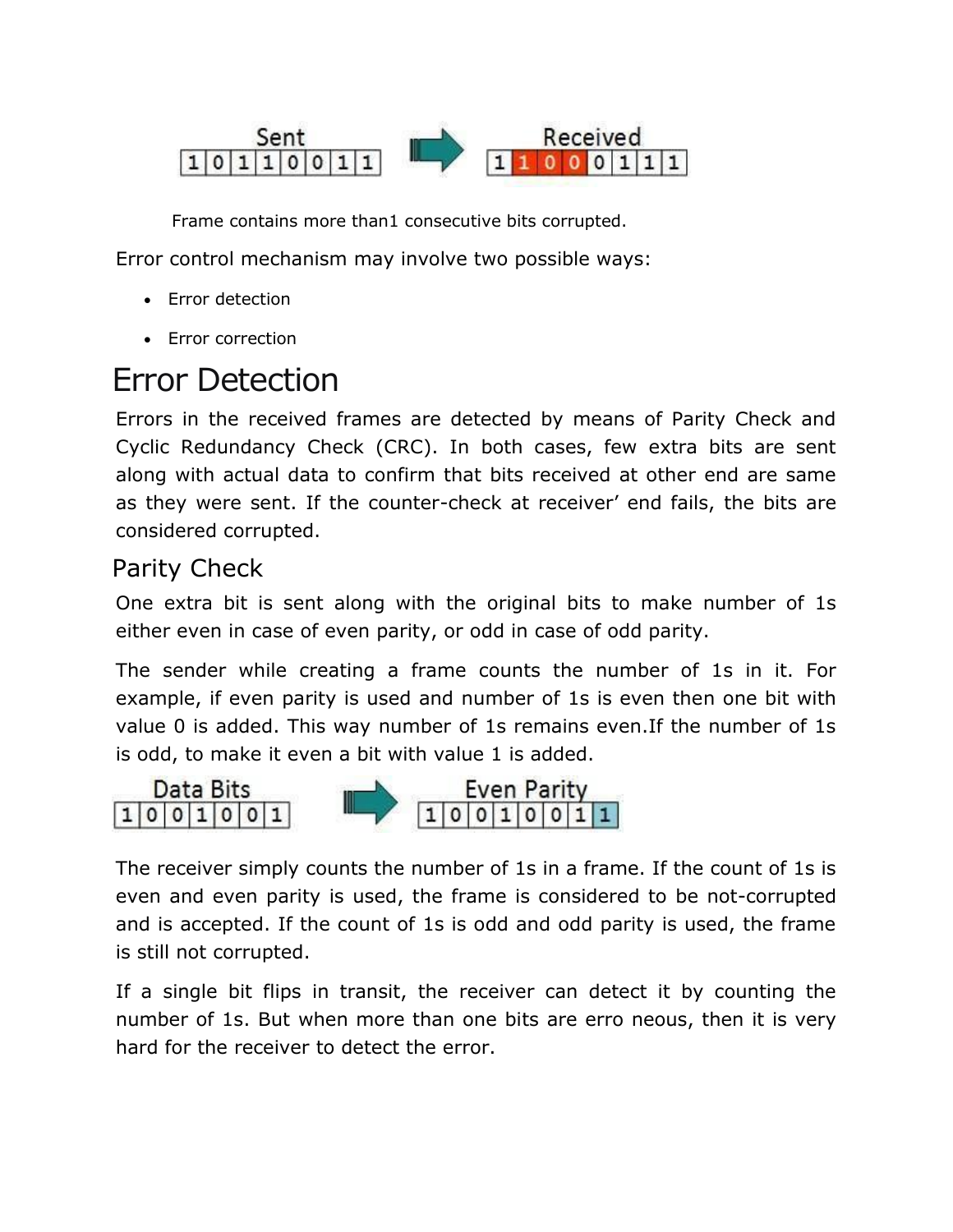# Cyclic Redundancy Check (CRC)

CRC is a different approach to detect if the received frame contains valid data. This technique involves binary division of the data bits being sent. The divisor is generated using polynomials. The sender performs a division operation on the bits being sent and calculates the remainder. Before sending the actual bits, the sender adds the remainder at the end of the actual bits. Actual data bits plus the remainder is called a codeword. The sender transmits data bits as codewords.



At the other end, the receiver performs division operation on codewords using the same CRC divisor. If the remainder contains all zeros the data bits are accepted, otherwise it is considered as there some data corruption occurred in transit.

# Error Correction

In the digital world, error correction can be done in two ways:

• **Backward Error Correction** When the receiver detects an error in the data received, it requests back the sender to retransmit the data unit.